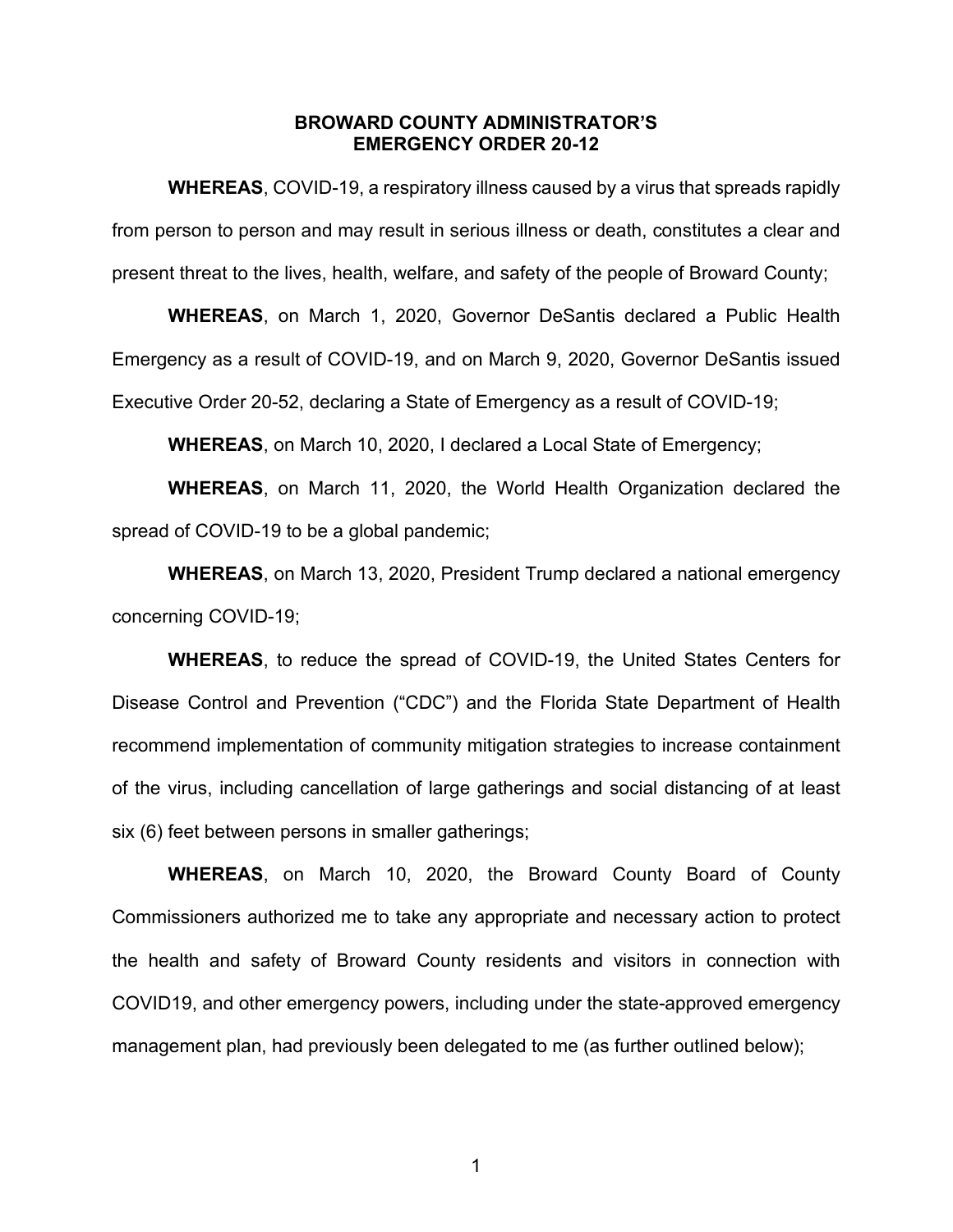**WHEREAS**, on March 30, 2020, Governor DeSantis issued Executive Order 20-89 ordering Broward, Palm Beach, and Monroe counties to "restrict public access" to all businesses deemed non-essential pursuant to the guidelines published by Miami-Dade County in its Emergency Order 07-20, as modified by amendments prior to March 30, 2020 (collectively, the "Miami-Dade Emergency Order 07-20");

**WHEREAS**, on April 1, 2020, Governor DeSantis issued Executive Order 20-91, ordering all persons in Florida to limit their movements and personal interactions outside their homes to only those necessary to obtain or provide essential services or conduct essential activities;

**WHEREAS**, on April 9, 2020, I issued Broward County Emergency Order 20-06, as required by the Governor's Executive Order 20-89, restricting public access to businesses and facilities deemed nonessential pursuant to the guidelines established by Miami-Dade Emergency Order 07-20;

**WHEREAS**, Broward County took additional steps to minimize the spread of COVID-19 and avoid harm to the South Florida community, including closing parks, golf courses, and other recreational amenities in Broward County (Broward County Emergency Orders 20-04 and 20-05), and requiring facial coverings when obtaining essential services and during in-person interactions with the public by persons providing essential services (Broward County Emergency Order 20-07, as amended);

**WHEREAS**, on April 28, 2020, as part of a coordinated effort with the local municipalities and the adjoining counties, I reopened certain parks, golf courses, and other recreational facilities in Broward County pursuant to the guidelines in Broward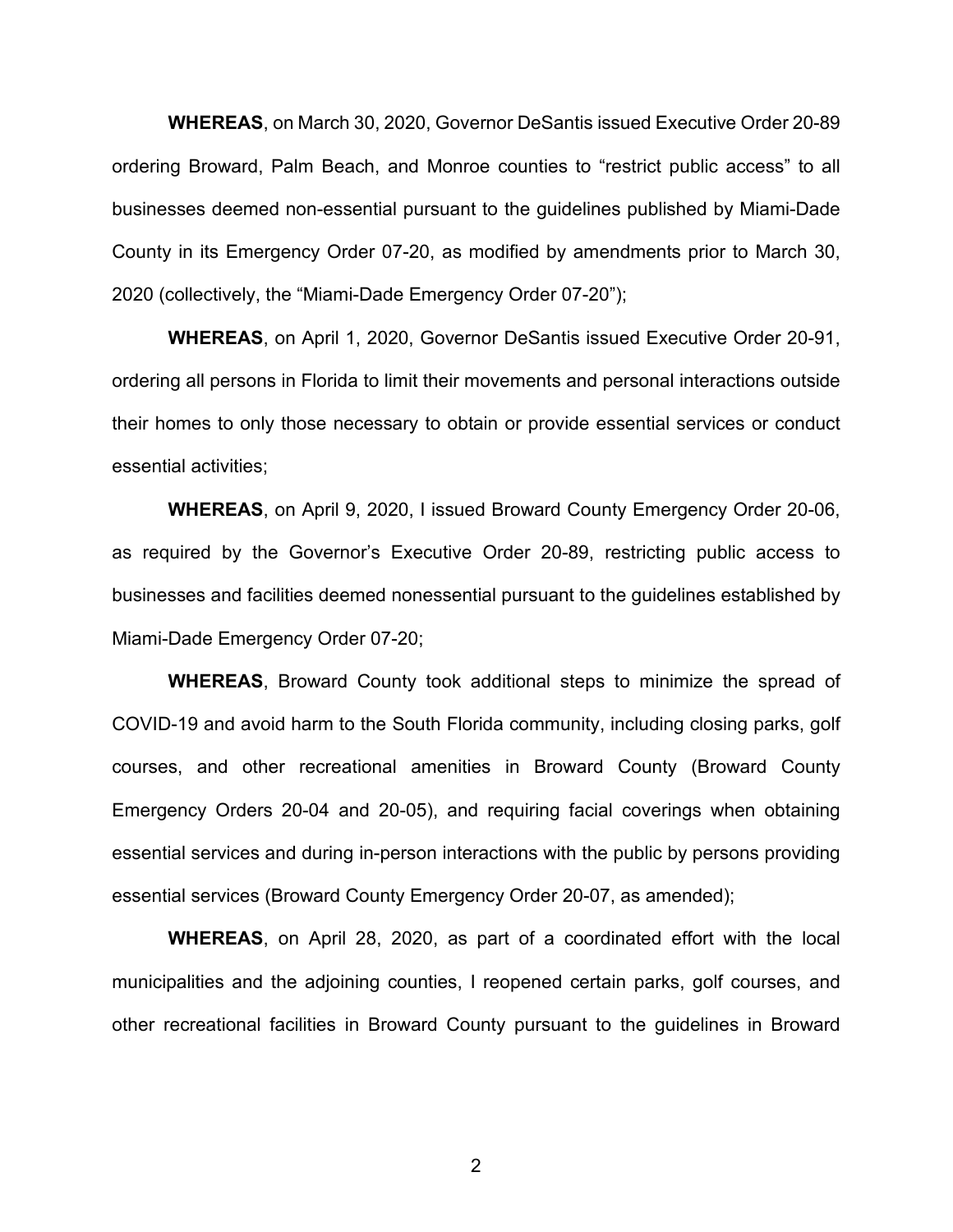County Emergency Order 20-08, as amended by Broward County Emergency Order 20-09;

**WHEREAS**, on April 29, 2020, Governor DeSantis issued Executive Order 20-112, establishing Phase 1 of a step-by-step plan for Florida's recovery, and adding (for counties other than Broward, Miami-Dade, and Palm Beach) certain additional services to the activities previously permitted for individuals under Executive Order 20-91, including on-premises consumption of food and beverage at restaurants, operation of instore retail, and opening of museums and libraries, subject to certain limitations and conditions;

**WHEREAS**, on May 9, 2020, Governor DeSantis issued Executive Order 20-120, authorizing (for counties other than Broward and Miami-Dade) certain licensed professionals, including barbers and cosmetologists, to provide personal services as part of Phase 1;

**WHEREAS**, on May 14, 2020, Governor DeSantis issued Executive Order 20-122 permitting Broward and Miami-Dade Counties to participate in the Phase 1 reopening identified in Executive Order 20-112, Executive Order 20-120, and any future orders pertaining to Phase 1 and the phased reopening of Florida;

**WHEREAS**, having consulted with the Governor and obtained the Governor's approval of this approach, and after consideration of the risks and opportunities and the guidance and recommendations by the CDC and other medical professionals, I find it appropriate to allow all businesses, except as expressly closed herein, to resume operations subject to the restrictions in this Emergency Order; and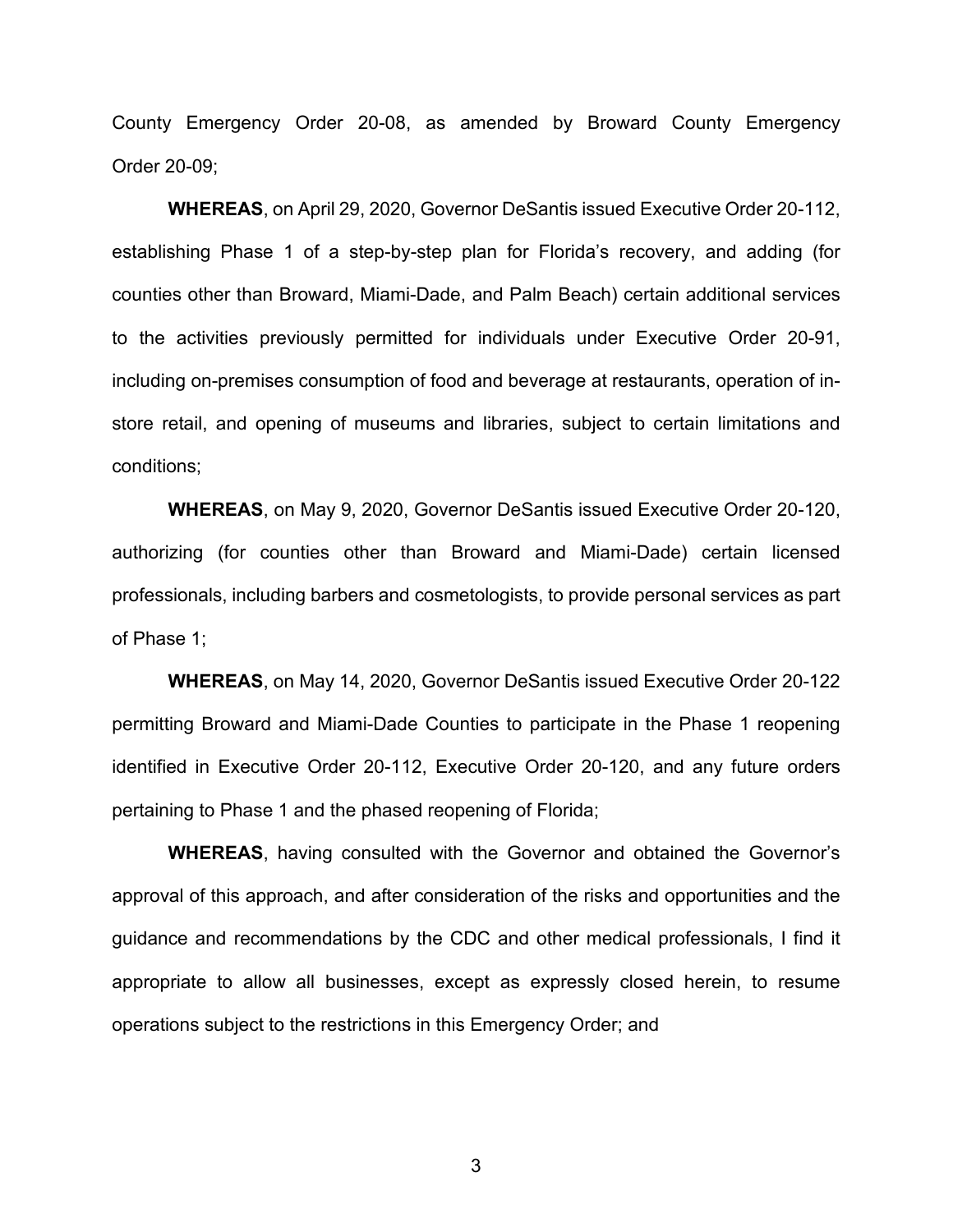**WHEREAS**, many aspects of COVID-19 remain unknown, but what is known is that the virus spreads easily and can be deadly; medical experts strongly advise that reopening of communities include full observance of the social distancing, facial covering, and sanitation requirements stated in the CDC Guidelines and reflected in Broward County Emergency Order 20-07, as amended, by both the operator of the establishment and by persons patronizing the establishment, in order to minimize the risk of a dramatic increase in infections that might overwhelm the available public health resources and require reclosure of public amenities, restaurants, and stores,

**NOW, THEREFORE**, I, Bertha Henry, the Broward County Administrator, pursuant to my emergency authority under Sections 8-53 and 8-56 of the Broward County Code of Ordinances, as well as the authority granted to me by the Declaration of Emergency issued by Governor DeSantis in Executive Order 20-52, by Chapter 252, Florida Statutes, by the Board of County Commissioners, and by the Broward County Comprehensive Emergency Management Plan, hereby order as follows:

#### **Section 1. Businesses/Services Permitted to Operate**.

Except for those establishments listed in Section 2 below, every nonprofit, retail, and commercial establishment and any other facility doing business, providing goods or services, or providing an amenity (hereinafter, "establishment" as used throughout this Emergency Order) in Broward County may open, subject to compliance with the following:

A. The facial covering requirements in Section 3 below;

B. The following guidelines, to the extent applicable to the type of establishment (specific uses operating within any such establishment, such as restaurants or retail, must also meet the guidelines for each such specific use):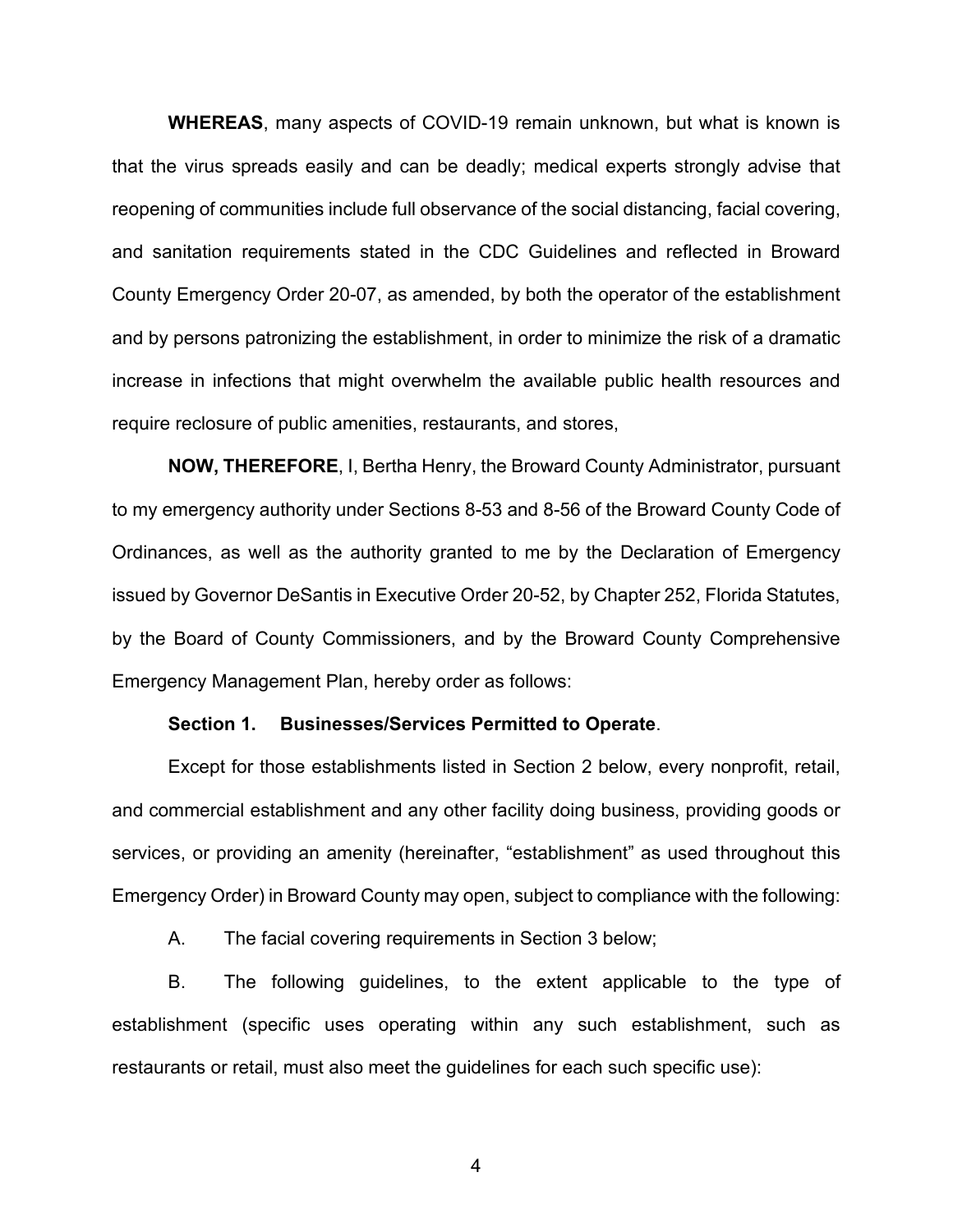- i. General Requirements for All Establishments: **Attachment 1**;
- ii. Restaurants and Food Establishments: **Attachment 2**;
- iii. Retail Establishments: **Attachment 3**;
- iv. Personal Services: **Attachment 4**;
- v. Movie Theaters: **Attachment 5**;
- vi. Community Rooms, Fitness Centers, and Gyms in Housing Developments: **Attachment 6**;
- vii. Museums: **Attachment 7**;
- viii. Parks in Broward County Limited Reopening Guidelines: **Attachment 8**;
- ix. Boating and Marine Activities Requirements: **Attachment 9**;
- x. Golf Course Limited Reopening Requirements: **Attachment 10**;
- xi. Pool Decks, Pools, And Other Residential Recreational Amenities in Housing Developments: **Attachment 11**;
- xii. Public Community Pools and Private Club Pools: **Attachment 12**.

C. The owner or operator consents to the entry of County and municipal personnel into areas open to the public on the establishment's property for the sole purpose of inspection for compliance with this order and any other applicable Broward County Emergency Order or Executive Order of the Governor.

To the greatest extent practical, and notwithstanding the establishments permitted to operate under this Emergency Order, all establishments are encouraged to perform remote operations and permit personnel to utilize teleworking or other remote working methods as much as possible.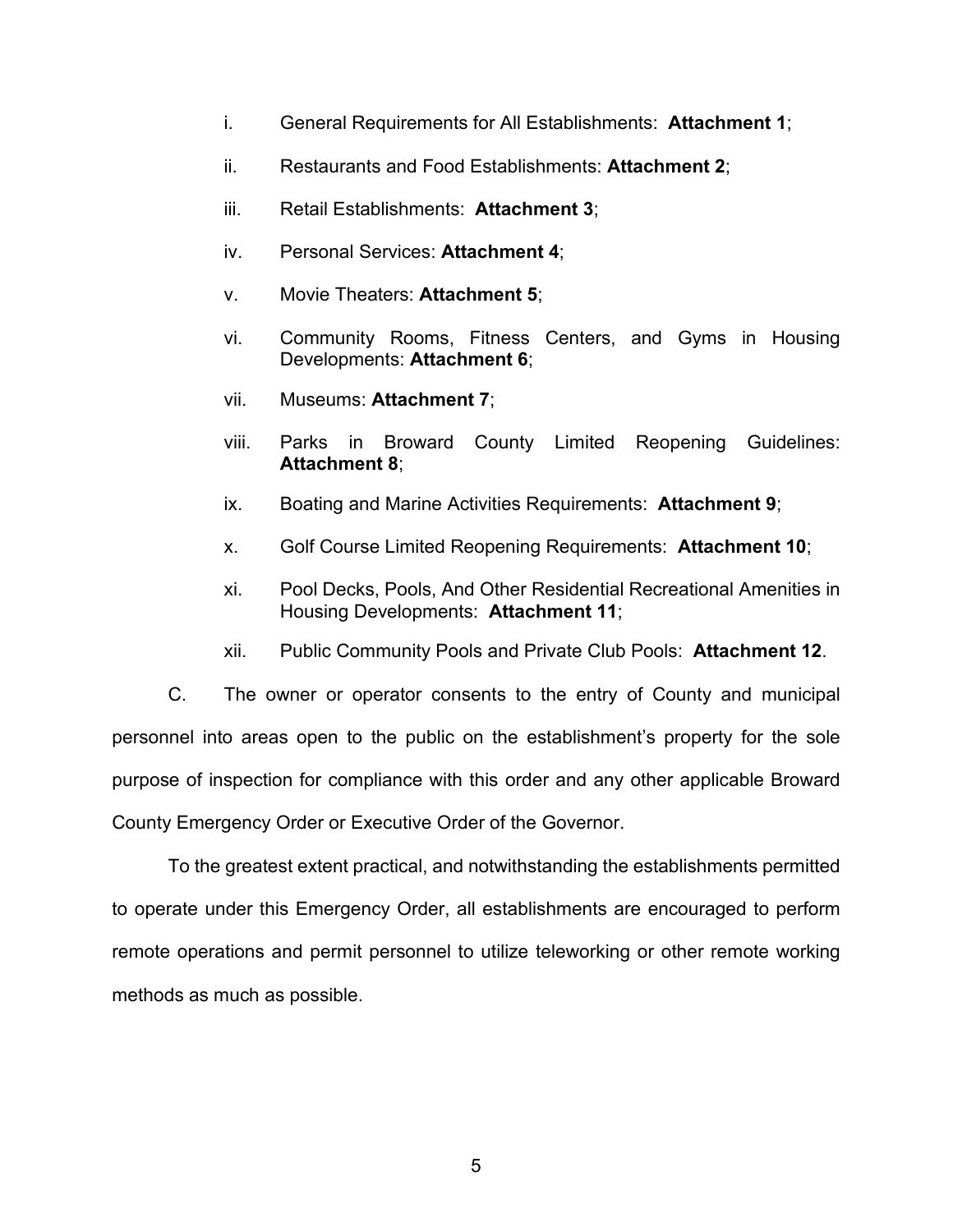#### **Section 2. Businesses and Establishments that Remain Closed.**

The following businesses/establishments remain closed:

A. Bars, pubs, night clubs, banquet halls, cocktail lounges, cabarets, and breweries, except for food take-out or delivery services or as expressly allowed by an applicable Executive Order of the Governor;

B. Movie theaters, concert houses, auditoriums, playhouses, bowling alleys, and arcades, except existing licensed outdoor movie theaters (drive-in only) as expressly authorized in this Emergency Order;

C. Vacation rentals;

D. Hotels, motels, and other commercial lodging establishments are closed in terms of they shall not accept any new reservations for persons other than Essential Lodgers, who are defined as follows: (1) healthcare professionals; (2) first responders; (3) National Guard members; (4) law enforcement; (5) state or federal government employees; (6) airline crewmembers; (7) patients; (8) patients' families; (9) journalists; (10) others providing direct services in response to COVID-19; (11) displaced residents or visitors dislodged from local lodging due to the COVID-19 crisis; (12) persons utilizing hotels as transitional living arrangements; (13) persons sheltering in hotels due to domestic violence; (14) hotel employees, service providers, and contractors; or (15) Broward County residents who, for any reason, are temporarily unable to reside in their home due to exigent circumstances;

E. Pools and hot tubs, except as expressly authorized in this Emergency Order;

F. Tattoo parlors;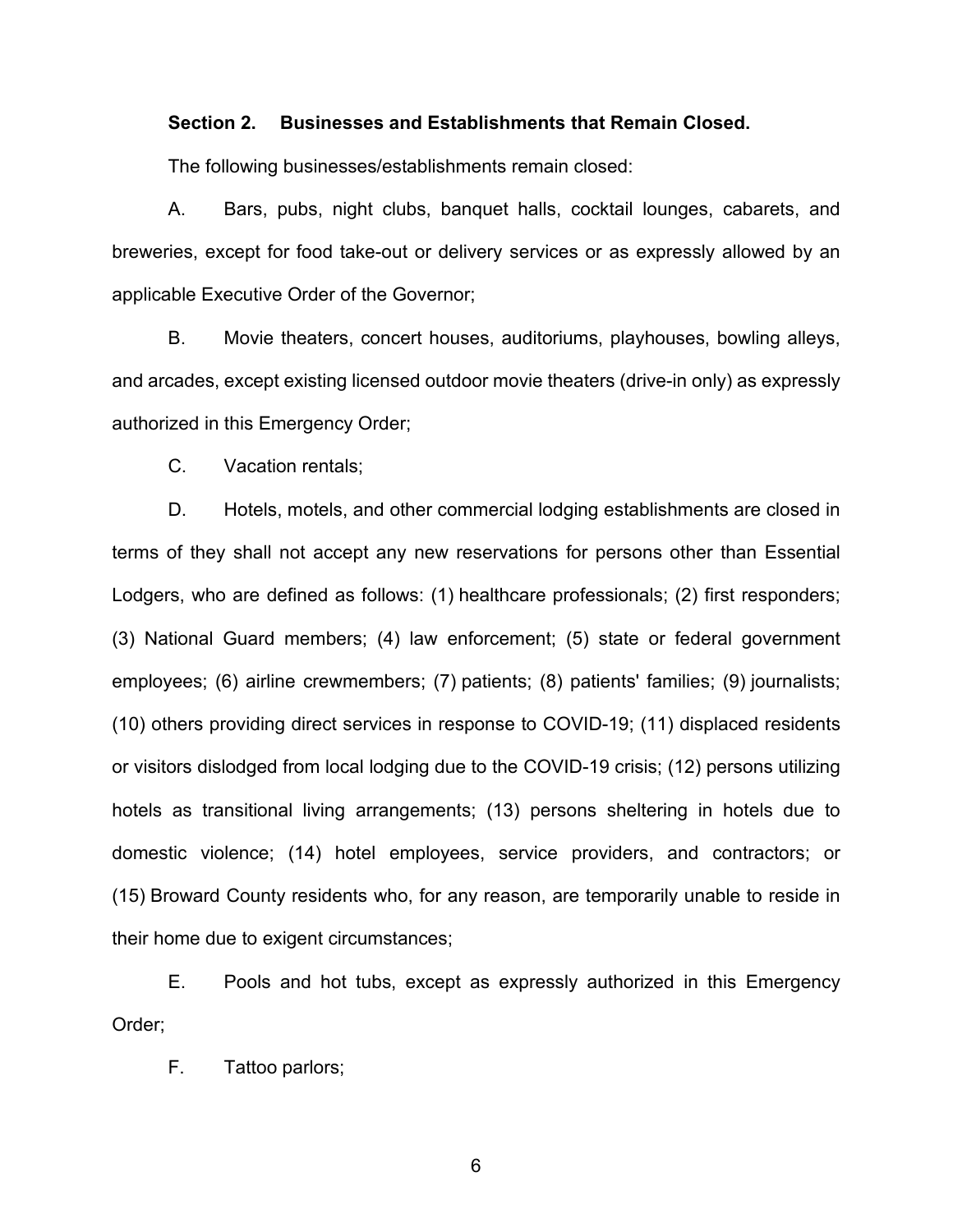G. Massage parlors (except healthcare facilities where massages are performed by licensed therapists for medically necessary reasons and in compliance with all of the applicable conditions in Section 5 of the Governor's Executive Order 20-112);

H. Commercial gyms and fitness centers; and

I. Any other establishment required to remain closed by applicable Executive Order of the Governor.

#### **Section 3. Facial Coverings**.

The following facial covering requirements shall apply for all establishments, including all establishments providing essential services, essential businesses, or amenities permitted to operate in Broward County. Social distancing requirements must be maintained whenever possible even when facial coverings are worn; facial coverings are in addition to, and not a substitute for, appropriate social distancing. The facial covering requirements of Emergency Order 20-07 are hereby amended and replaced in their entirety with the following.

A. Persons for whom Facial Coverings are Required. Except as stated in Section 3.B immediately below, facial coverings must be worn by the following persons:

1) All persons in an establishment of any type that is permitted to operate under any Executive Order of the Governor or any Broward County Emergency Order, during in-person interactions with the public;

2) Members of the public when obtaining any good or service or otherwise visiting any business or establishment, including entering, exiting, and otherwise moving around within the establishment;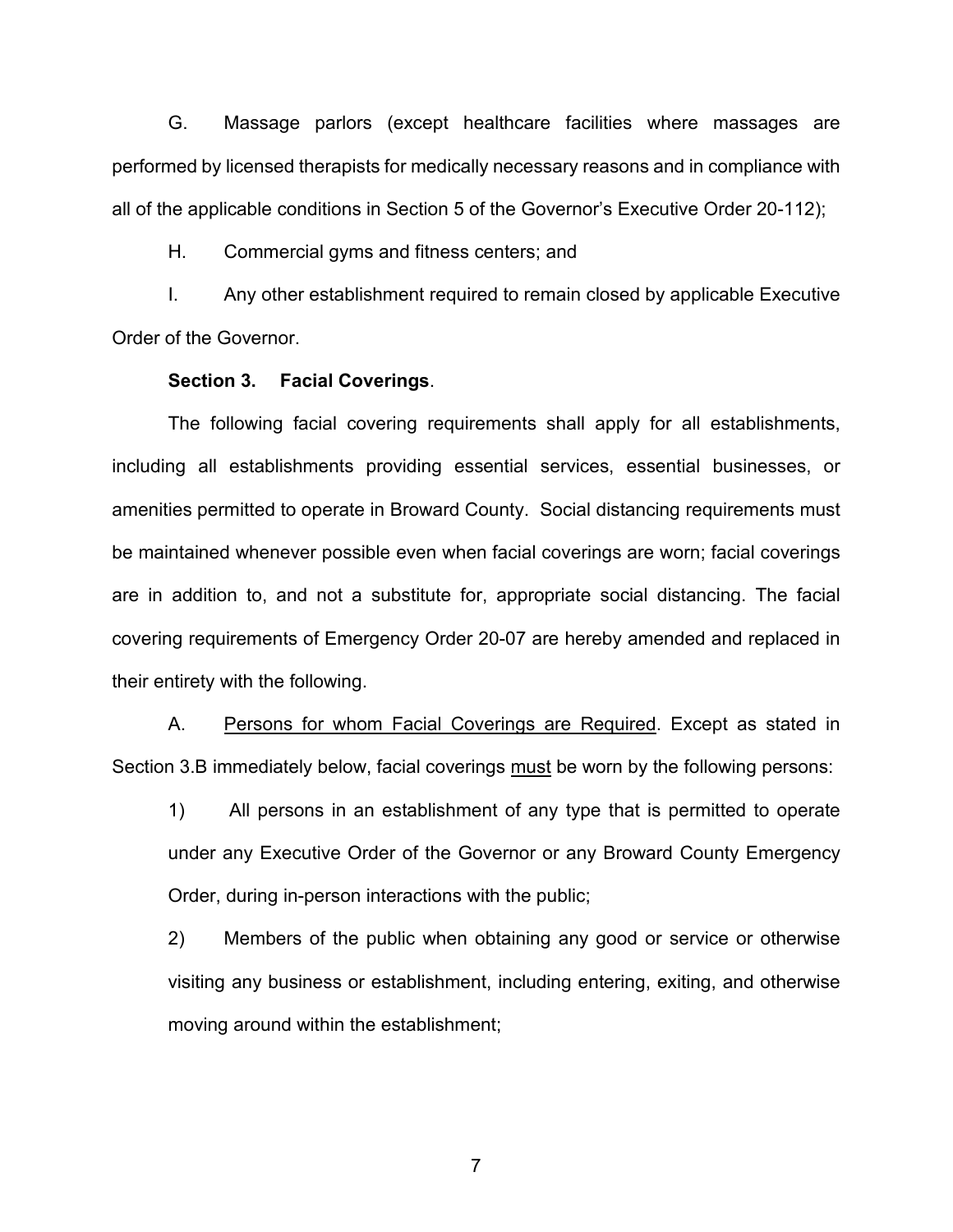3) Any worker involved in the preparation of food is required to wear a facial covering regardless of whether they are conducting in-person interactions with the public, unless doing so would pose a hazard or health issue;

4) To the extent expressly required by any Executive Order of the Governor or any Broward County Emergency Order, which may include additional facial covering requirements for specific activities.

B. Persons for whom Facial Coverings are Not Required. The following persons are not required to wear facial coverings:

1) Children under the age of two (2) should not wear a facial covering, and any child while under the custody of a licensed childcare facility, including daycare centers, is not required to wear a facial covering;

2) Persons who have difficulty breathing or a medical condition that otherwise makes the wearing of a facial covering unsafe;

3) Persons receiving goods or services from a business or establishment for the shortest practical period of time during which the receipt of such goods or services necessarily precludes the wearing of a facial covering (such as eating or receiving a facial grooming);

4) Public safety, fire, and other life safety personnel, as their personal protective equipment requirements will be governed by their respective agencies;

5) Any worker involved in the preparation of food only if doing so would pose a hazard or health issue;

6) Persons for whom wearing a facial covering is subject to a religious objection; and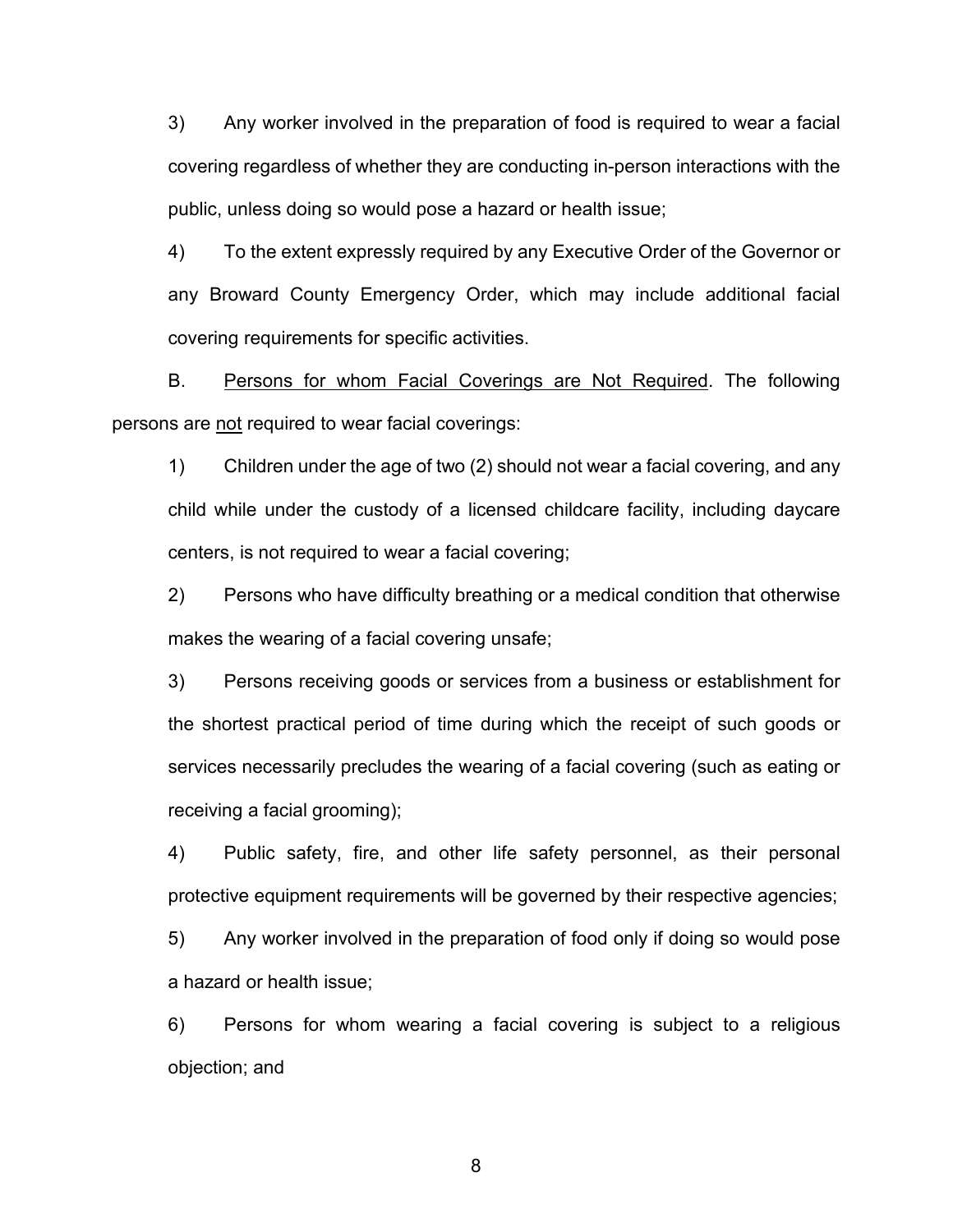7) Persons subject to an express exception in an applicable Executive Order of the Governor or a Broward County Emergency Order, solely while engaging in the expressly excepted activity.

C. Facial Covering Guidelines. Facial coverings should cover the nose and mouth and comply with the CDC recommendations on selection, use, and sanitation of such coverings, which may be found at https://www.cdc.gov/coronavirus/2019ncov/prevent-getting-sick/diy-cloth-face-coverings.html.

Facial coverings and other disposable personal protective equipment such as masks and gloves must be discarded properly; littering of facial coverings or other personal protective equipment is prohibited. As stated above, facial coverings requirements are in addition to, and not in place of, any social distancing requirements imposed by any applicable orders. The provisions of this Emergency Order shall serve as minimum standards, which must be adopted by all establishments as a condition precedent to operating.

#### **Section 4. Applicability; Severability.**

This Emergency Order supersedes and replaces any contrary provision in any prior Broward County Emergency Order. Except as superseded, all Broward County Emergency Orders remain in full force and effect. This Emergency Order applies to incorporated and unincorporated areas within Broward County, but has no application outside of Broward County. The provisions of this Emergency Order shall serve as minimum standards, and municipalities within Broward County may establish more stringent standards within their jurisdictions, to the extent permitted by law. Any provision(s) within this Emergency Order that (i) conflict(s) with any state or federal law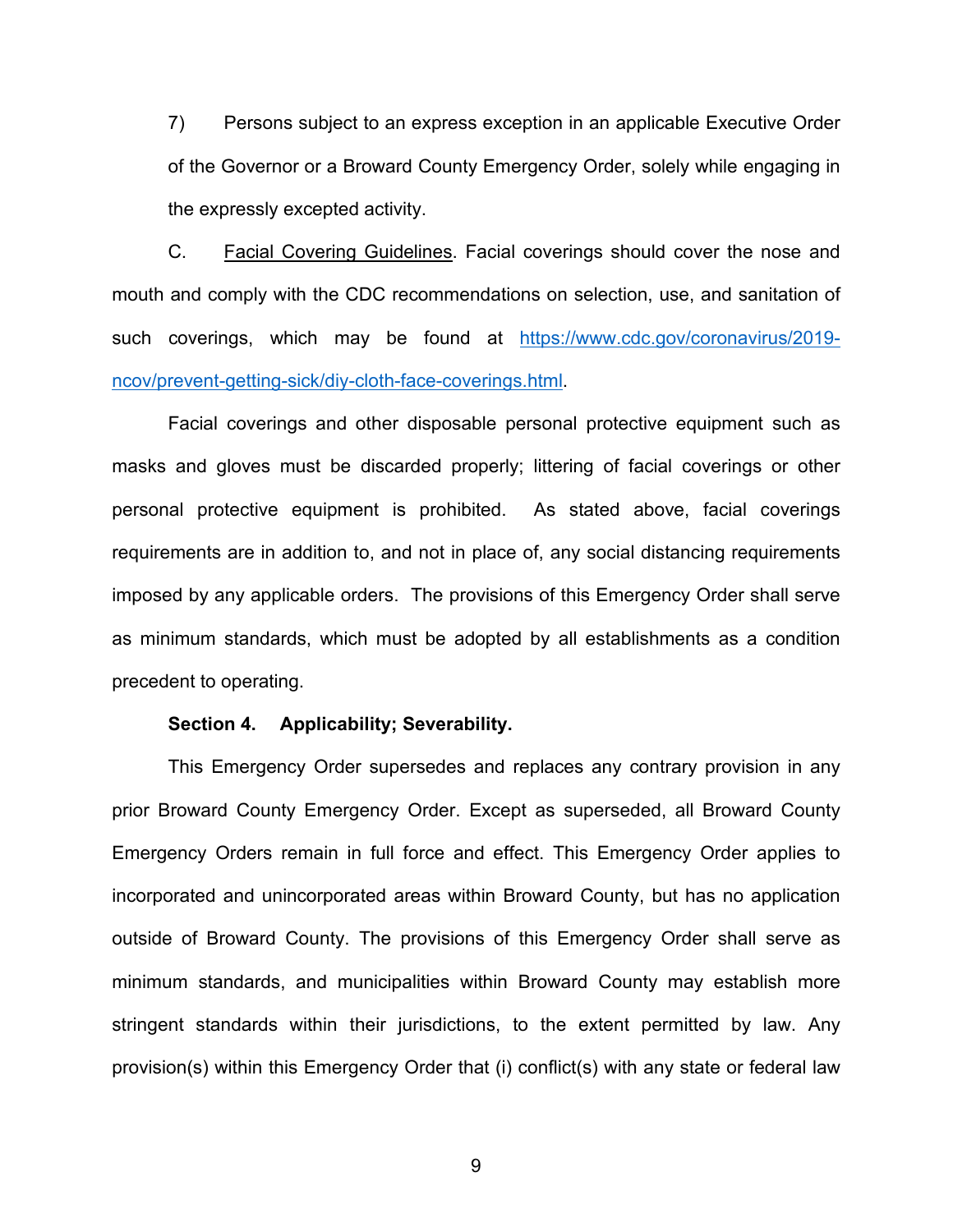or constitutional provision, or (ii) conflict(s) with or are superseded by a current or subsequently-issued Executive Order of the Governor or the President of the United States solely to the extent such Executive Order (a) expressly preempts the substance of this Emergency Order or (b) imposes stricter closures than set forth herein, shall be deemed inapplicable and deemed to be severed from this Emergency Order, with the remainder of the Emergency Order remaining intact and in full force and effect. To the extent application of some or all of the provisions of this Emergency Order is prohibited on the sovereign land of a federally or state recognized sovereign Indian tribe, such application is expressly excluded from this Emergency Order.

#### **Section 5. Effective Date; Duration.**

This order shall be effective as of 12:01 a.m. on Friday, May 22, 2020. This Emergency Order shall expire upon the expiration of the existing State of Local Emergency, as same may be extended by subsequent order or declaration, unless earlier terminated by subsequent Emergency Order.

BROWARD COUNTY, FLORIDA By: *V--d1.*  Bertha Henry County Administrator

RECEIVED AND FILED in the Records, Taxes and Treasury Division on this  $\frac{215t}{100}$  day of May, 2020, at  $\frac{9.495}{6.00}$  /p.m. May, 2020, at  $9:45$  (a.m)/p.m.

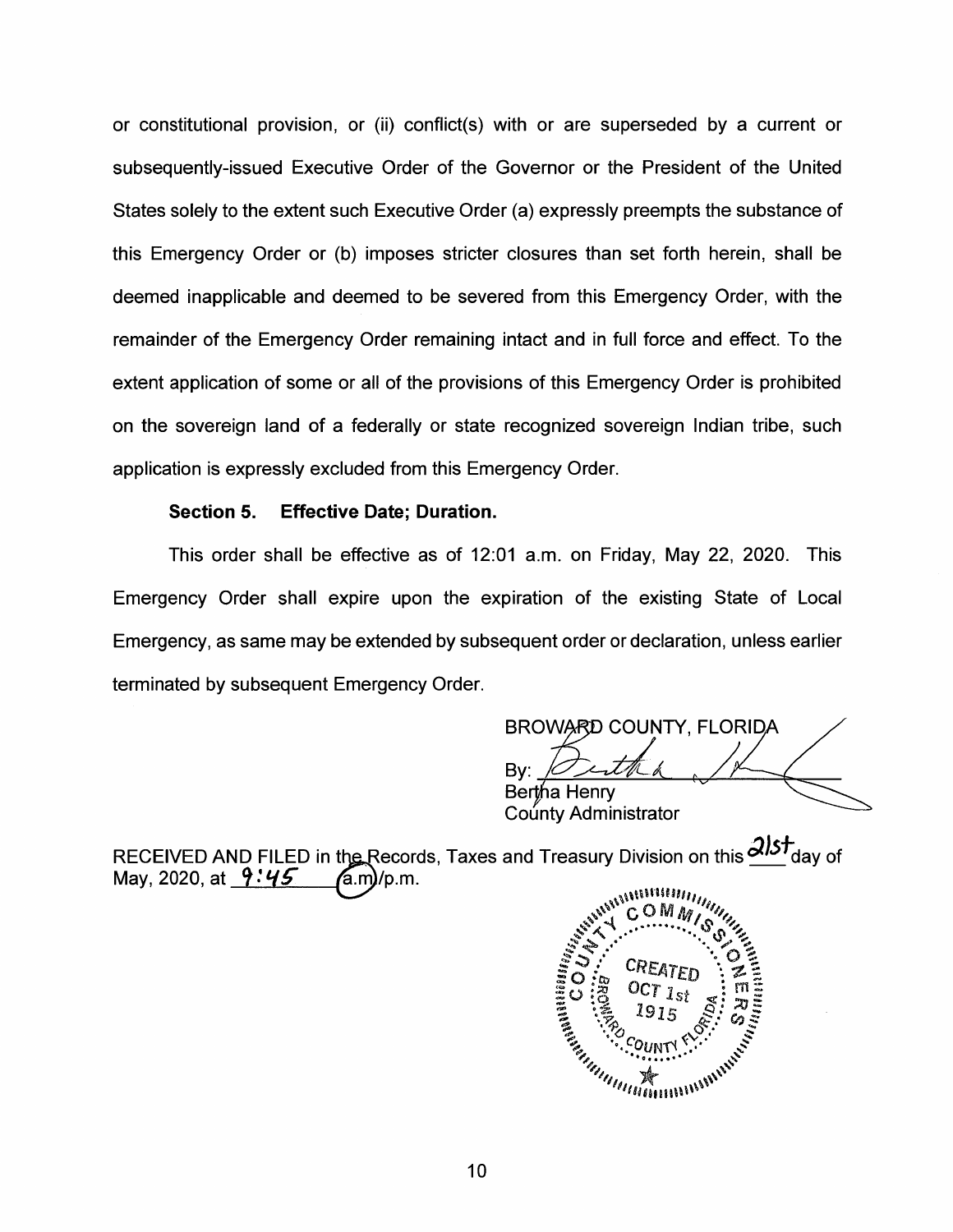#### Index of Attachments

- Attachment 1: General Requirements for All Establishments
- Attachment 2: Restaurants and Food Establishments
- Attachment 3: Retail Establishments
- Attachment 4: Personal Services
- Attachment 5: Movie Theaters
- Attachment 6: Community Rooms, Fitness Centers, and Gyms in Housing Developments<br>Museums
- Attachment 7:
- Attachment 8: Parks in Broward County Limited Reopening Guidelines
- Attachment 9: Boating and Marine Activities Requirements
- Attachment 10: Golf Course Limited Reopening Requirements
- Attachment 11: Pool Decks, Pools, And Other Residential Recreational Amenities In Housing Developments
- Attachment 12: Public Community Pools and Private Club Pools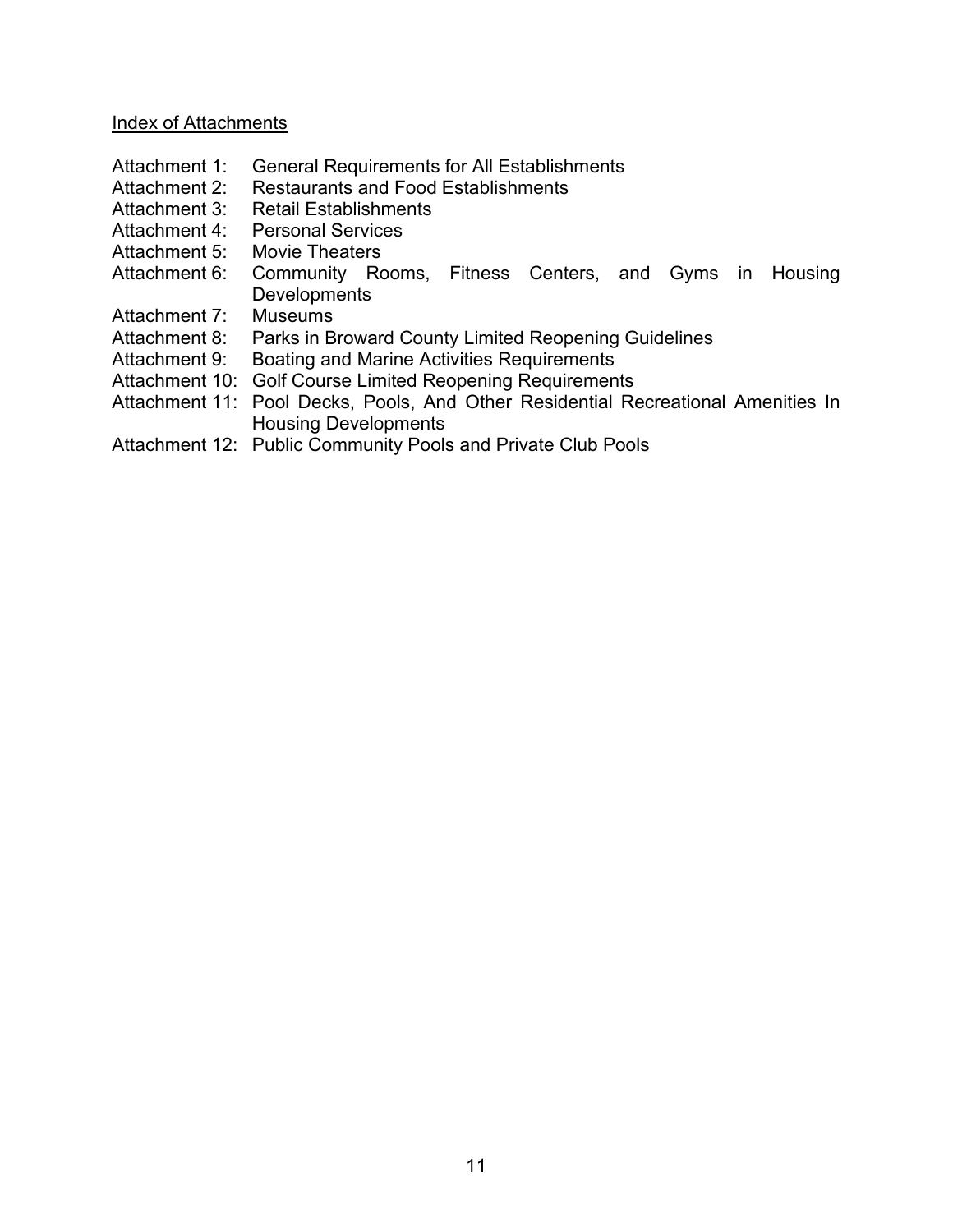### ATTACHMENT 1 GENERAL REQUIREMENTS FOR ALL ESTABLISHMENTS

All establishments that have on-site operations must comply with the following:

# **A. General Business Requirements.**

1. Ensure compliance with the guidelines from the Centers for Disease Control and Prevention available at [https://www.cdc.gov/coronavirus/2019-ncov/prevent-getting](https://www.cdc.gov/coronavirus/2019-ncov/prevent-getting-sick/social-distancing.html)[sick/social-distancing.html](https://www.cdc.gov/coronavirus/2019-ncov/prevent-getting-sick/social-distancing.html) (referred to as the "CDC Guidelines") and all additional requirements stated in this Emergency Order.

2. Establish and continue communication with local and State authorities to determine current mitigation measures in your community.

3. Whenever feasible, allow employees to telework or establish a rotation or staggered schedule to reduce the number of employees working on site. Where telework is not possible, consider how your current workspace can be reconfigured by installing physical barriers or implementing other measures that allow for social distancing.

4. To the extent possible, implement flexible sick leave policies and reiterate existing sick time and paid time off policies to discourage employees from coming to work if they feel ill.

5. Develop a plan for monitoring your employees' health, with a particular focus on COVID-19 symptoms, with the goal of preventing ill employees from working.

6. Establish contingency plans for the handling of a positive case of COVID-19 in your workplace. [OSHA's guidelines](https://www.osha.gov/Publications/OSHA3990.pdf) give specific steps on how to manage and isolate employees displaying COVID-19 symptoms [\(https://www.osha.gov/Publications/](https://www.osha.gov/Publications/OSHA3990.pdf) [OSHA3990.pdf\)](https://www.osha.gov/Publications/OSHA3990.pdf).

7. Develop or update your employee contact system (e.g. phone tree, social media, texting) so you have a way to quickly reach all staff if there is a workplace COVID-19 exposure.

8. Ensure that employees wear facial coverings in the workplace when within six feet of someone else and when required by Broward Emergency Order 20-12. Social distancing of six feet should be practiced to the maximum extent possible, even when facial coverings are worn.

9. Require customers, clients, and other visitors to the business to wear facial coverings in accordance with Broward County Emergency Order 20-12.

10. Limit the number of employees simultaneously using employee common areas.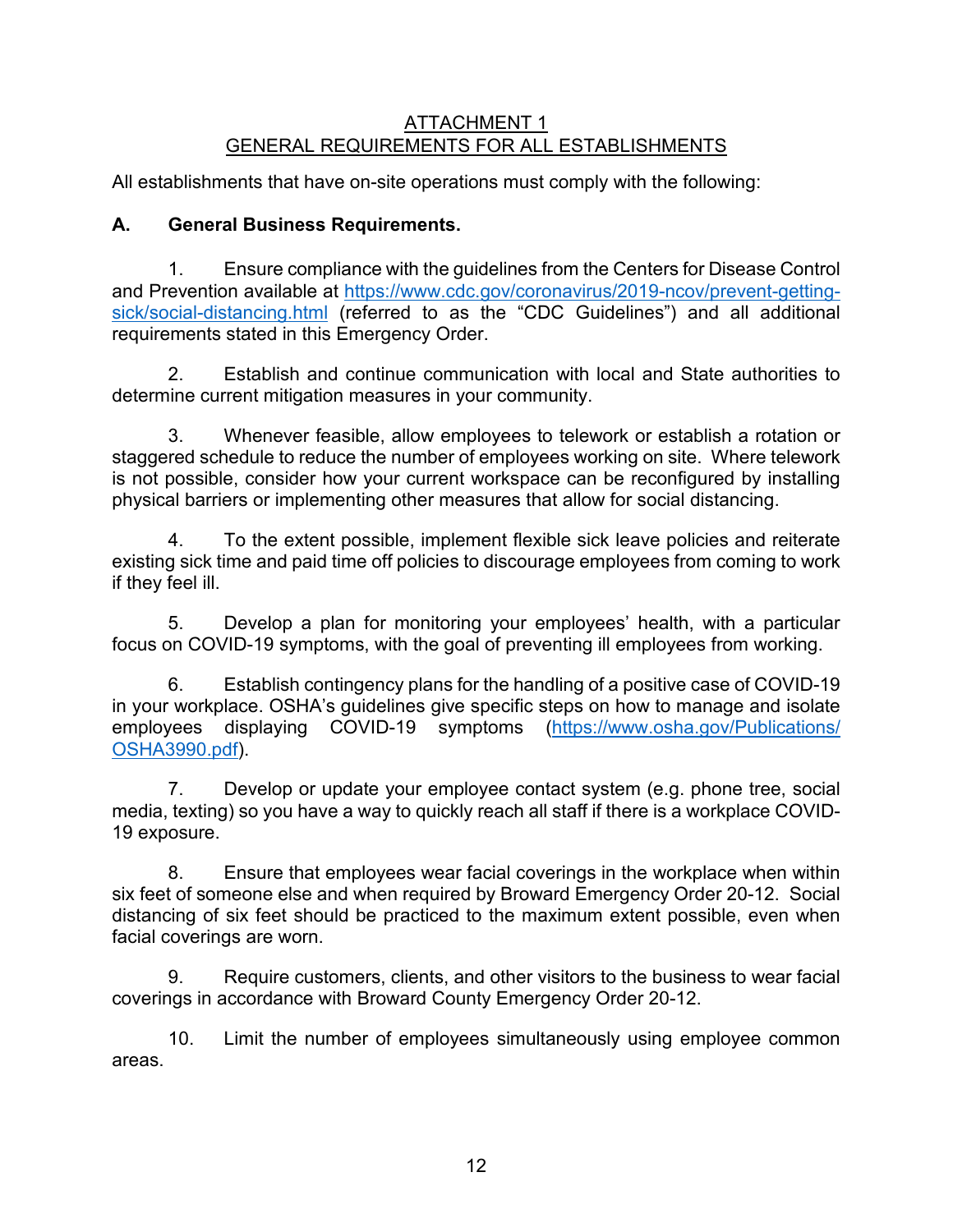11. Deep clean the establishment at least once every twenty-four hours.

12. Provide hand-sanitizing stations or supplies throughout the workplace.

13. Establishments that utilize shopping carts or baskets must establish and implement sanitation protocols to disinfect these items prior to each new customer use.

14. Enforce the [CDC's health and safety guidelines](https://www.cdc.gov/coronavirus/2019-ncov/index.html) when employees return to work. Provide employee training on safety measures, including proper use of personal protective equipment and social distancing.

15. Communicate clearly all plans and policies you develop regarding PPE, social distancing, and employee health monitoring to your staff, customers, vendors, partners, and other interested parties. Post CDC signage in public locations emphasizing measures to "Stop the Spread" and to exercise social responsibility. Take the time to answer any questions and concerns.

16. Establishments must display signs setting forth the rules and the establishment's expectation that all persons shall comply with those rules.

17. Social distancing requirements do not apply to members of the same household.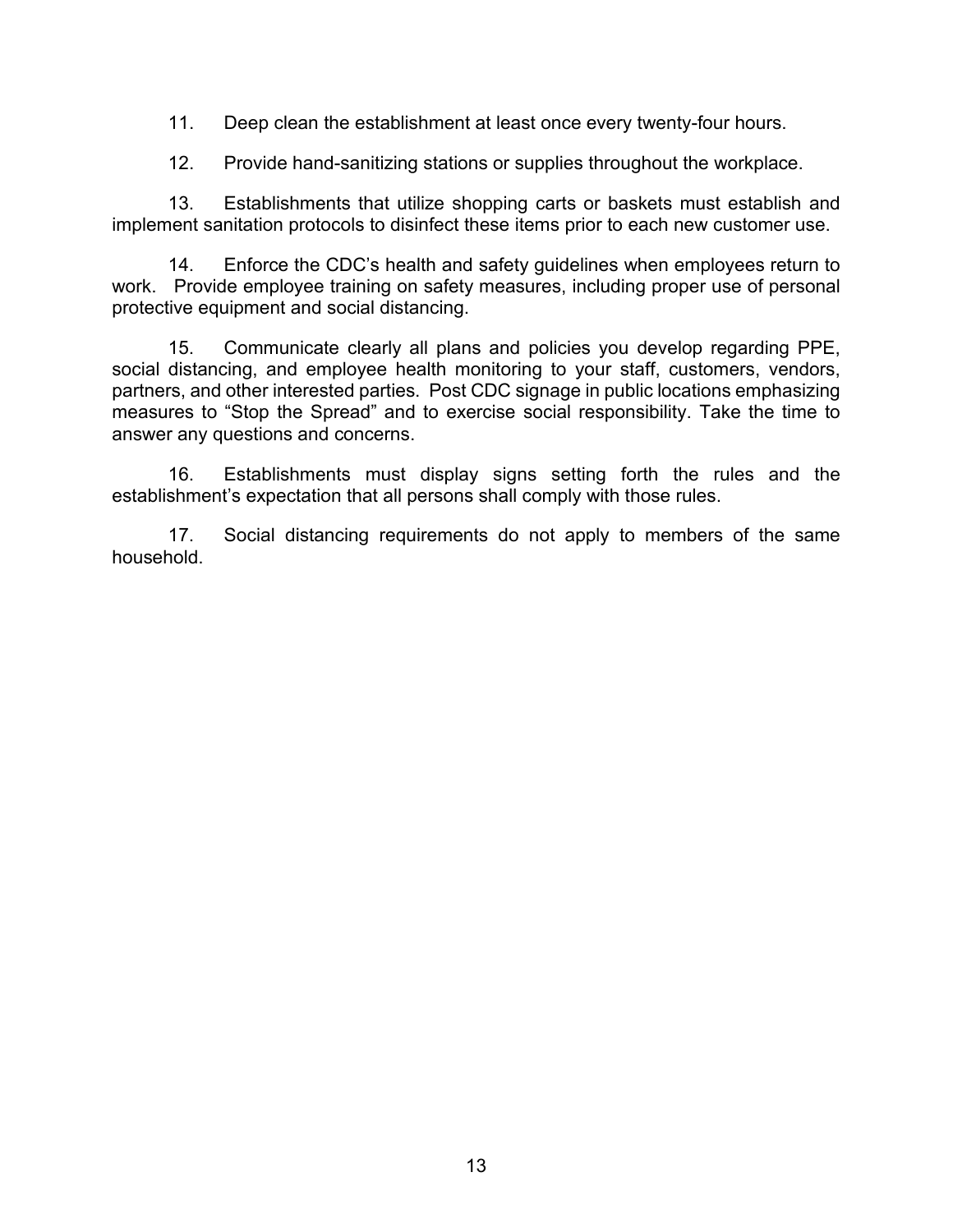## ATTACHMENT 2 RESTAURANTS AND FOOD ESTABLISHMENTS

Restaurants and food establishments are permitted to open provided all such operations (a) are consistent with the guidelines stated in Emergency Order 20-12 and this Attachment 2; (b) comply with the CDC Guidelines, including the six foot (6') distancing requirement; and (c) comply with the following capacity limitations: indoor seating areas must not exceed fifty percent (50%) of the maximum indoor seating capacity of the establishment (or the maximum capacity permitted by the applicable Executive Order of the Governor, if less); total indoor and outdoor seating (defined as areas with exclusively open-air customer seating) combined shall not exceed existing total maximum occupancy (100%) for the establishment. Outdoor seating areas shall be subject to any additional limitations imposed by the applicable municipality, and nothing in this Emergency Order precludes any municipality from waiving or modifying municipal regulations regarding outdoor seating restrictions.

All tables and chairs, whether indoor or outdoor, shall be at least six feet apart between parties (at their closest point); bar counters shall remain closed to seating. Patrons are prohibited from congregating at the bar counters or elsewhere. Parties shall be limited to no more than ten (10) persons. Drive-through, curbside take out, or delivery service may continue in accordance with CDC Guidelines and all applicable Broward County Emergency Orders. Social distancing requirements do not apply to members of the same household.

## **A. Operations Requirements.**

1. Establishments shall comply with the following capacity limitations: indoor seating areas must not exceed fifty percent (50%) of the maximum indoor seating capacity of the establishment; total indoor and outdoor seating (defined as areas with exclusively open-air customer seating) combined occupancy shall not exceed existing total maximum occupancy (100%) for the establishment.

2. Ensure adequate supplies to support healthy hygiene practices for both employees and customers, including soap, hand sanitizer with at least 60 percent alcohol, and tissues, and make hand sanitizer readily available to guests. Signs on how to stop the spread of COVID-19, including signs on properly washing hands, everyday protective measures, facial coverings, and social distancing should be conspicuously posted.

3. To the extent possible, restaurants and food establishments shall provide single use disposable one-time menus, utilize chalkboard menus, digital menus that are sanitized after each use, other digital menu options available on a personal device, or other means to avoid customers sharing such items.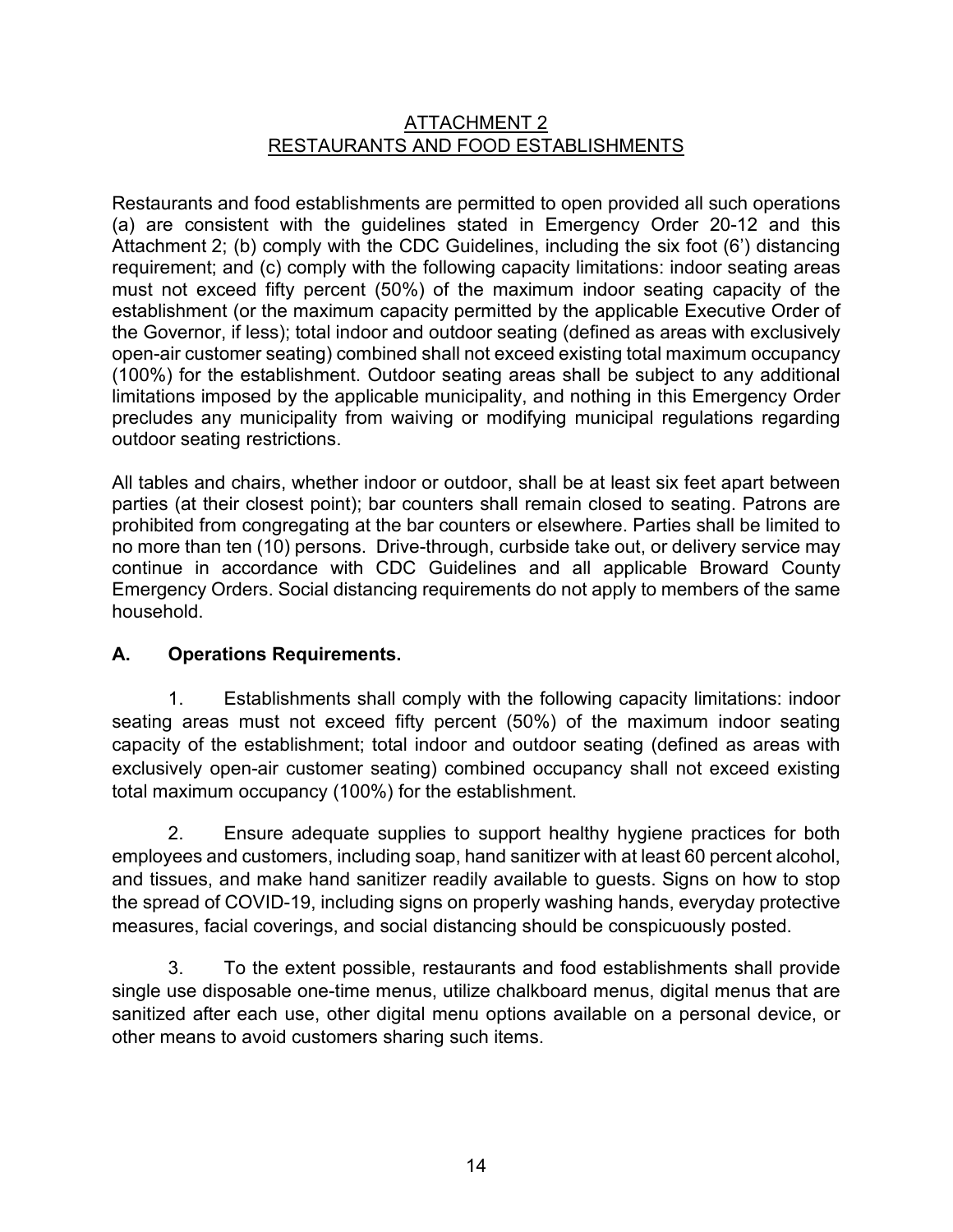4. Whenever possible, use disposable (and when possible, biodegradable) food service items (utensils, dishes, etc.) and single serving seasonings and condiments to avoid customers sharing such items. If disposable items are not feasible, ensure that all non-disposable food service items are handled with gloves and are washed in between each customer usage with dish soap and hot water or in a dishwasher. Establishments must use packets or pre-rolled bags or wraps of utensils and eliminate table presets. Avoid using food and beverage implements brought in by customers.

5. Use touchless payment options whenever available. Ask customers and employees to exchange cash or card payments by placing on a receipt tray or on the counter rather than hand to hand. Sanitize any pens, counters, or hard surfaces between each use.

6. Ensure that ventilation systems operate properly to provide adequate air circulation in all parts of the facility and increase circulation of outdoor air as much as possible by opening windows and doors, using fans, or other methods.

7. Provide physical guides, such as tape on floors or sidewalks, to ensure that customers remain at least six feet apart when in lines. Ask customers to wait in their cars or away from the establishment while waiting for a table or to pick up food. If possible, alert patrons on their cellphone that their table or food is ready to avoid use of restaurant provided "buzzers." Post signs to inform customers of food pickup protocols.

8. Use placards or other easily visible means to identify tables closed due to social distancing and to identify tables that have been sanitized and are ready for the next use.

9. Restrict the number of employees in shared spaces, including kitchens, break rooms, and offices to maintain at least a six-foot distance between people if possible; when a six-foot distance cannot be maintained, employees must wear facial coverings. Where possible, stagger workstations instead of having employees standing opposite one another. If there is a break room, limit the number of employees simultaneously allowed inside.

10. Wherever possible, install physical barriers, such as sneeze guards and partitions, at cash registers, check-in stations, food pickup areas, and other areas where consistently maintaining physical distance of six feet is difficult.

11. Ensure that all suppliers and third-party delivery staff are aware of social distancing requirements.

12. Child or adult gaming and play spaces located in dining establishments shall remain closed.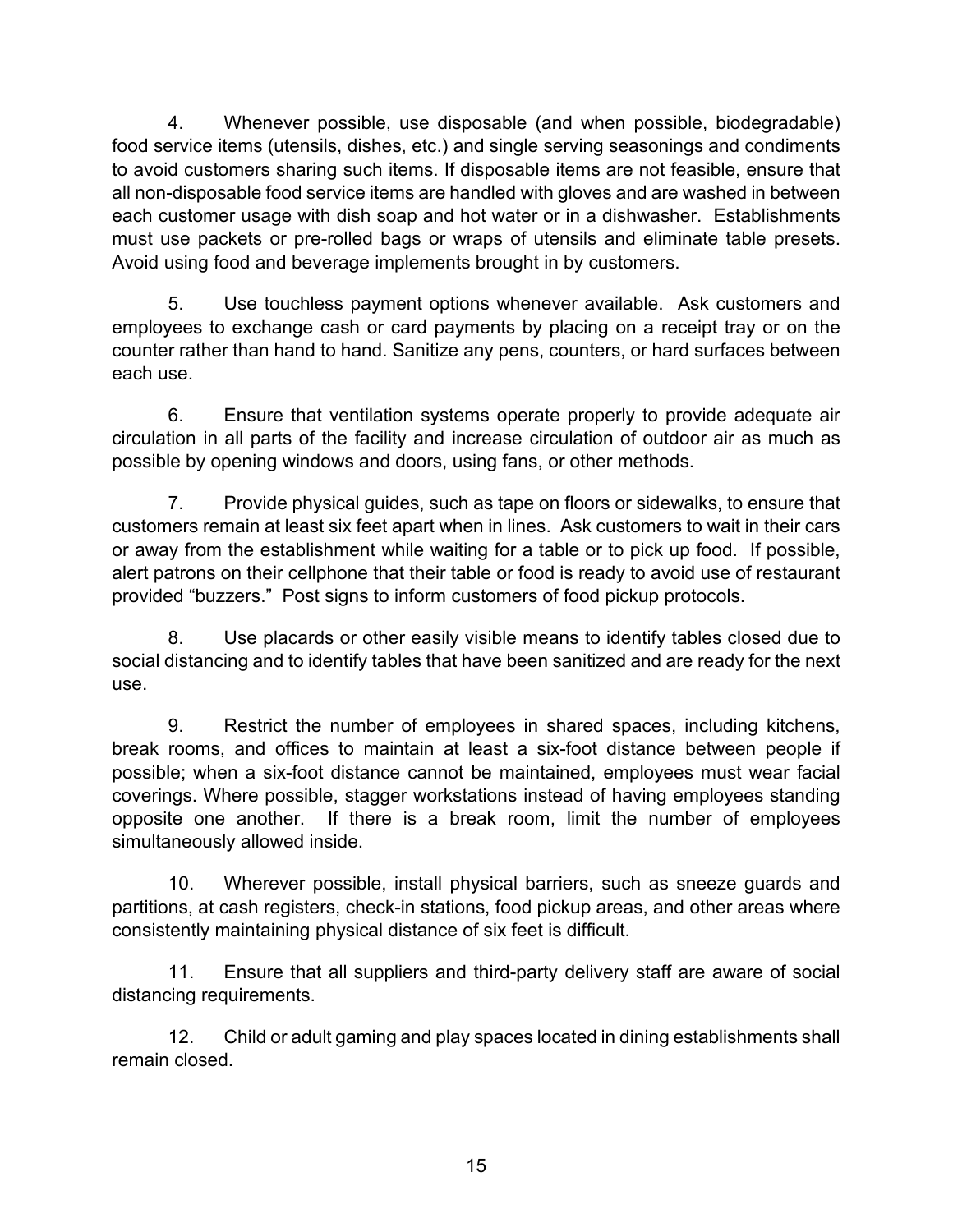13. Consider options for a reservations-only model or to have dine-in customers order ahead of time to limit the amount of time spent in the establishment.

14. Buffets and salad bars are to remain closed. Self-service drink stations must provide single use tissues or wipes to use the equipment, and the stations must be washed and sanitized frequently. Remove cut fruit, unwrapped utensils, and unwrapped straws from drink stations.

# **B. Sanitation and Safety Requirements.**

1. Employers must enforce hand washing and use of facial coverings by employees in accordance with Broward County Emergency Order 20-12. This includes the requirement that all staff who have direct customer contact must wear facial coverings when in direct contact with customers. All employees handling food must wear facial coverings consistent with Broward County Emergency Order 20-12. Food preparers are also required to wear gloves while handling food.

2. Clean and disinfect frequently touched surfaces (for example, door handles, workstations, cash registers), and frequently shared objects (for example, payment terminals, tables, countertops/bars, receipt trays, pens, condiment holders, and any reused menus) between each use. Tables and other dining areas must be sanitized after each use. Host stations must be sanitized at least hourly. Use products that meet EPA's criteria for use against COVID-19 and that are appropriate for the surface.

3. Restrooms must be sanitized no less frequently than hourly.

4. Implement procedures to increase how often you clean and sanitize surfaces in the back-of-house (non-public areas of the establishment). Ensure that disinfectants used on food contact surfaces are appropriate and do not leave a toxic residue.

5. Train all employees in the above safety protocols, in addition to the importance of frequent handwashing, and give them clear instructions to avoid touching hands to face.

6. Conduct daily health checks (e.g., temperature and symptom screening) of employees in accordance with the Governor's EO 20-68 and in accordance with any applicable privacy laws and regulations. Remind employees to report any illness to their manager and have them verify that they have not had any COVID-19 symptoms each day prior to them coming to work.

7. Employees with symptoms of COVID-19 (fever, cough, or shortness of breath, among others) at work should immediately be sent home. Provide with or refer sick staff members to the CDC guidelines and advise them not to return until they have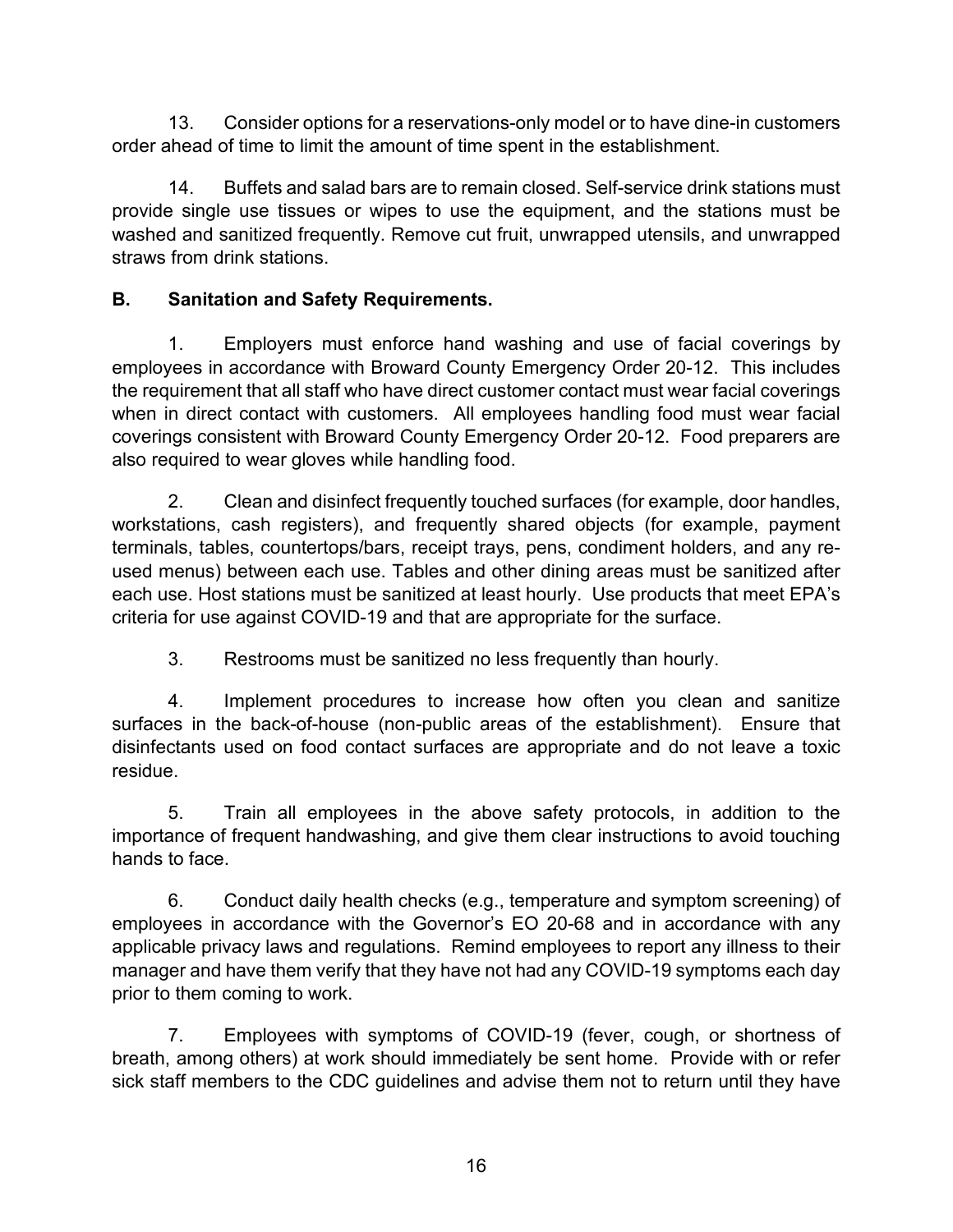met the CDC's criteria to discontinue home isolation. Sick employees not exhibiting COVID-19 symptoms should also be immediately sent home and not be allowed to return until they are symptom-free.

8. Notify local health officials, staff, and customers (if possible) immediately of any confirmed case of COVID-19 while maintaining confidentiality as required by HIPAA, the Americans with Disabilities Act (ADA), or other applicable laws.

9. Deep clean the establishment at least once every twenty-four hours.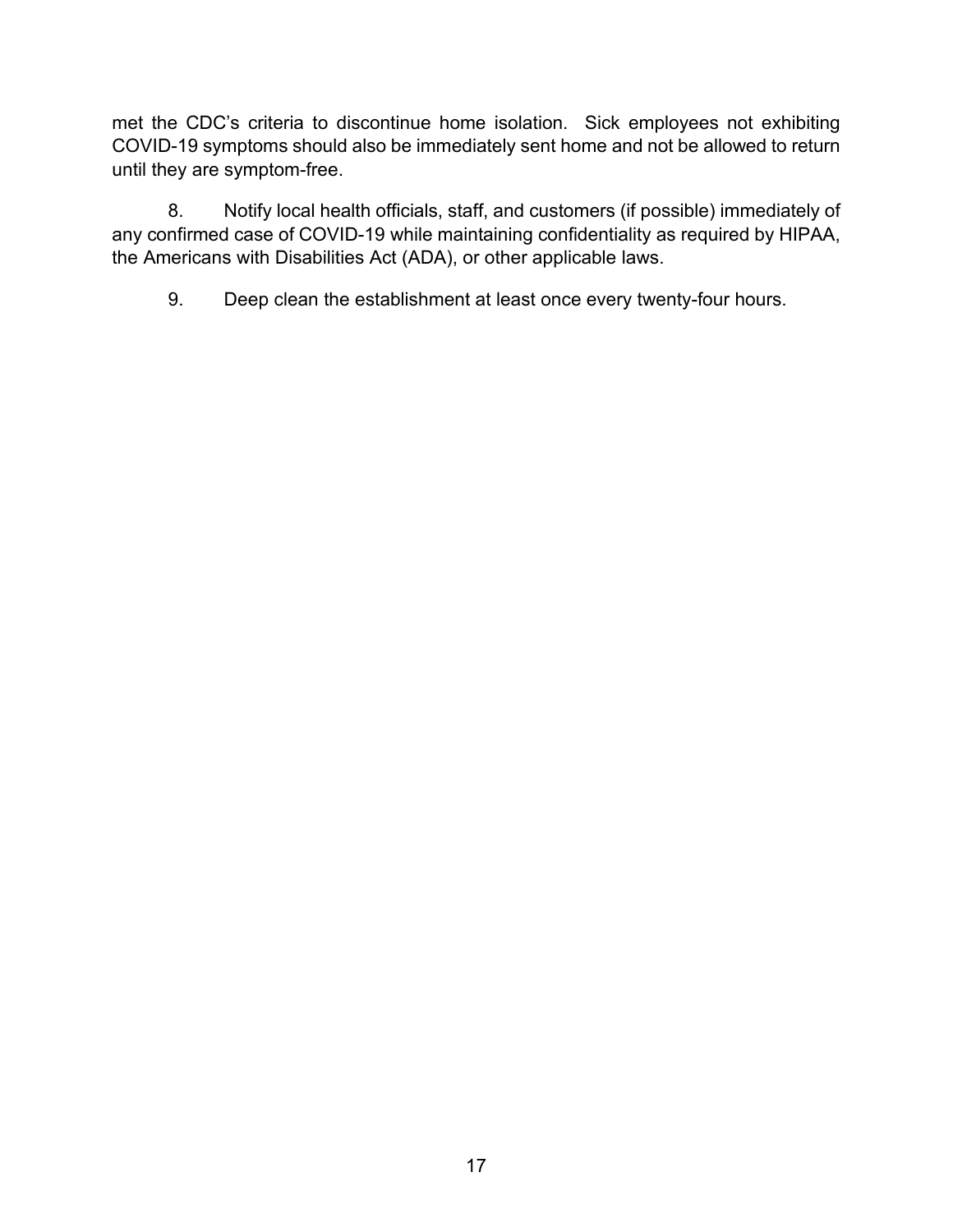#### ATTACHMENT 3 RETAIL ESTABLISHMENTS

## **A. Capacity Requirements.**

1. Limit the number of customers inside a store at a given time, excluding employees and representatives of third-party delivery companies, to a maximum of 50% of the store's maximum occupancy. To the extent any such establishment is subject to any other capacity or operational limitation by any state or local government authority, the establishment must comply with the more stringent or restrictive limitation. Retail establishments that were permitted to operate as essential services or essential businesses under the Governor's Executive Order 20-91 are not subject to the fifty percent (50%) maximum occupancy limitation stated in this section.

2. Food courts, restaurants, and other food establishments in shopping malls shall reconfigure to limit seating to at least 6 feet between separate groups (at the closest point) to allow for proper social distancing. Food courts, restaurants, and other food establishments in shopping malls must also comply with the requirements in **Attachment 2**.

3. Social distancing requirements do not apply to members of the same household.

### **B. Operations Requirements.**

1. Consider dedicated shopping hours or appointment times for the elderly, medically vulnerable, and health care workers.

2. Social distancing reminders to customers are required, including but not limited to social distancing "reminder" signs, personal stickers, floor decals, and audio or audible announcements. Signs shall be conspicuously posted.

3. Establish one-way aisles and traffic patterns for social distancing.

4. Encourage curbside, online, or call-in pickup and delivery service options to minimize contact and maintain social distancing.

### **C. Sanitation and Safety Requirements.**

1. Prohibit or limit the use of changing rooms while ensuring proper sanitation and compliance with social distancing protocols.

2. Establish procedures for safe exchange and returns of goods and materials.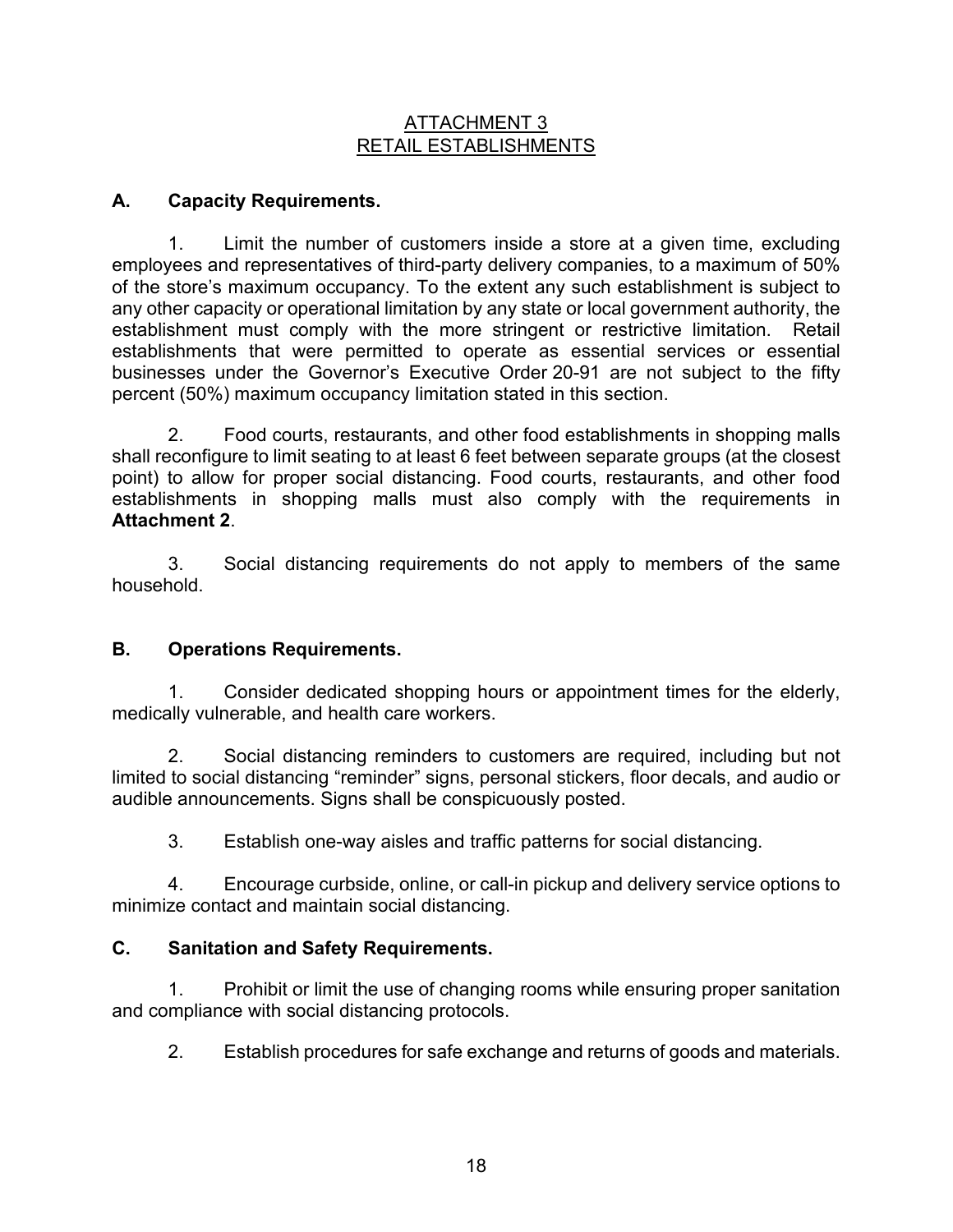3. Do not allow self-serve products (e.g., "testers"); consider limiting customer contact with retail products before purchase.

4. When possible and appropriate, use plastic shields or barriers between customers and clerks at service counters and clean them (the shields and service counters) frequently.

5. Prohibit the use of reusable bags (reusable bags may carry COVID-19).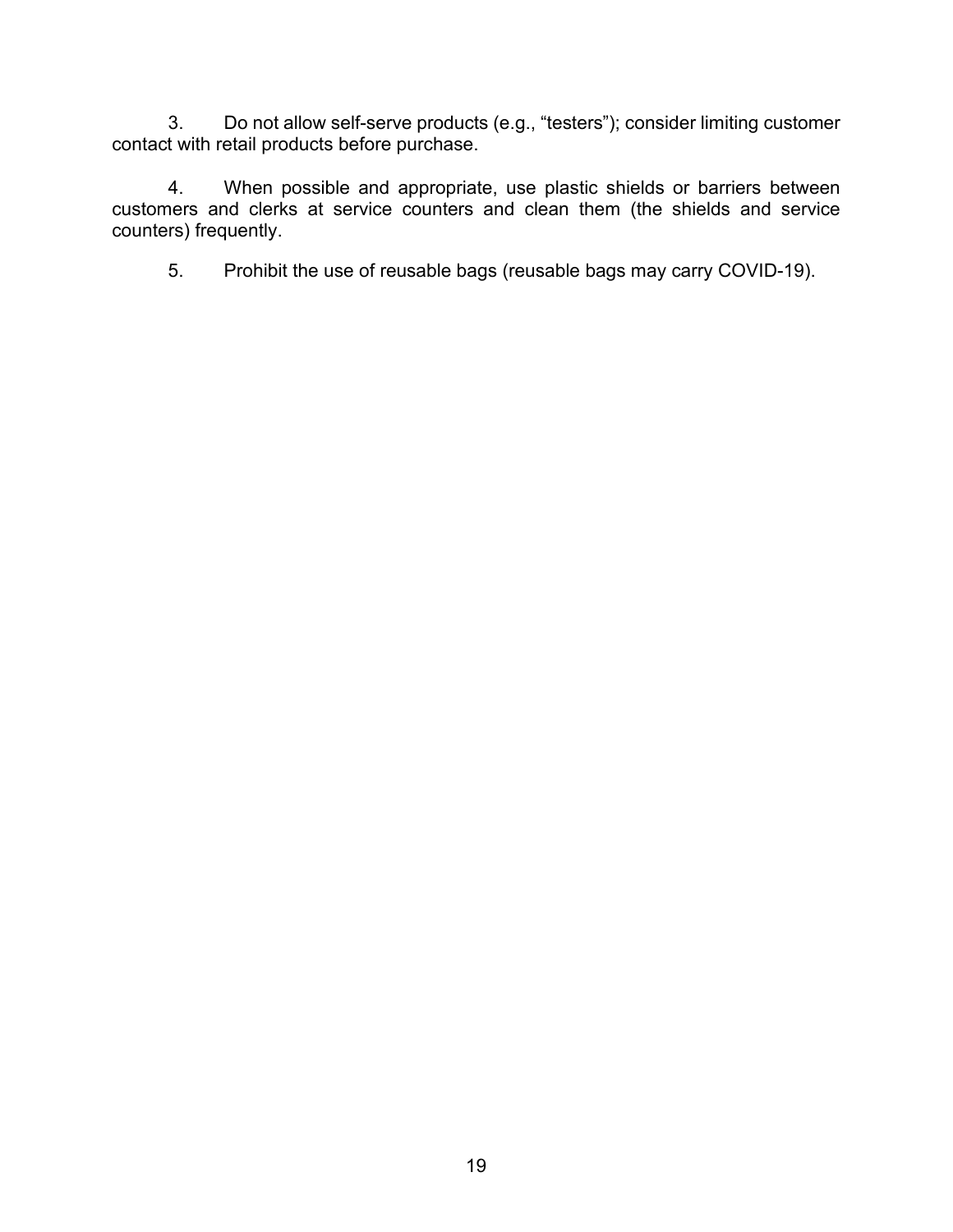### ATTACHMENT 4 PERSONAL SERVICES

Businesses and establishments providing personal services by licensed professionals, such as barbershops, cosmetology salons, and cosmetology specialty salons, may operate provided all such operations:

(a) are consistent with Emergency Order 20-12 and the guidelines stated herein;

(b) are consistent with the Frequently Asked Questions issued by the Florida Department of Business & Professional Regulation located at [http://www.myfloridalicense.com/DBPR/os/documents/2020.05.09%20DBPR%20FAQs](http://www.myfloridalicense.com/DBPR/os/documents/2020.05.09%20DBPR%20FAQs%20re%20Executive%20Order%2020-120.pdf) [%20re%20Executive%20Order%2020-120.pdf;](http://www.myfloridalicense.com/DBPR/os/documents/2020.05.09%20DBPR%20FAQs%20re%20Executive%20Order%2020-120.pdf) and

(c) comply with the Information for Barbershops, Cosmetology Salons, and Cosmetology Specialty Shops located at [http://www.myfloridalicense.com/](http://www.myfloridalicense.com/DBPR/os/documents/2020.05.09%20DBPR%20-%20Information%20for%20Barbers-Cosmetology%20Reopening.pdf) [DBPR/os/documents/2020.05.09%20DBPR%20-%20Information%20for%20Barbers-](http://www.myfloridalicense.com/DBPR/os/documents/2020.05.09%20DBPR%20-%20Information%20for%20Barbers-Cosmetology%20Reopening.pdf)[Cosmetology%20Reopening.pdf.](http://www.myfloridalicense.com/DBPR/os/documents/2020.05.09%20DBPR%20-%20Information%20for%20Barbers-Cosmetology%20Reopening.pdf)

## **A. Capacity Requirements.**

1. Services shall be provided by appointment only.

2. Services shall be scheduled with at least 15 minutes between appointments to allow time for proper disinfecting of the area.

3. Customers waiting for appointment should be encouraged to wait outside and practice social distancing. Social distancing requirements do not apply to members of the same household.

## **B. Sanitation and Safety Requirements.**

1. If there are partitions or walls that are solid (such as plexiglass, metal, or other solid non-fabric material) between each chair/workstation, then each chair/workstation can be used at any given time. Partitions must be thoroughly sanitized between each customer.

2. If there are no partitions or walls between each chair/workstation, the business must only use every other chair/workstation, or otherwise arrange seating, such that there is at least 6 feet separation between chairs/workstations to achieve social distancing.

3. Personal service employees must wear facial coverings. Customers or clients must wear facial coverings to the full extent practicable for the service required.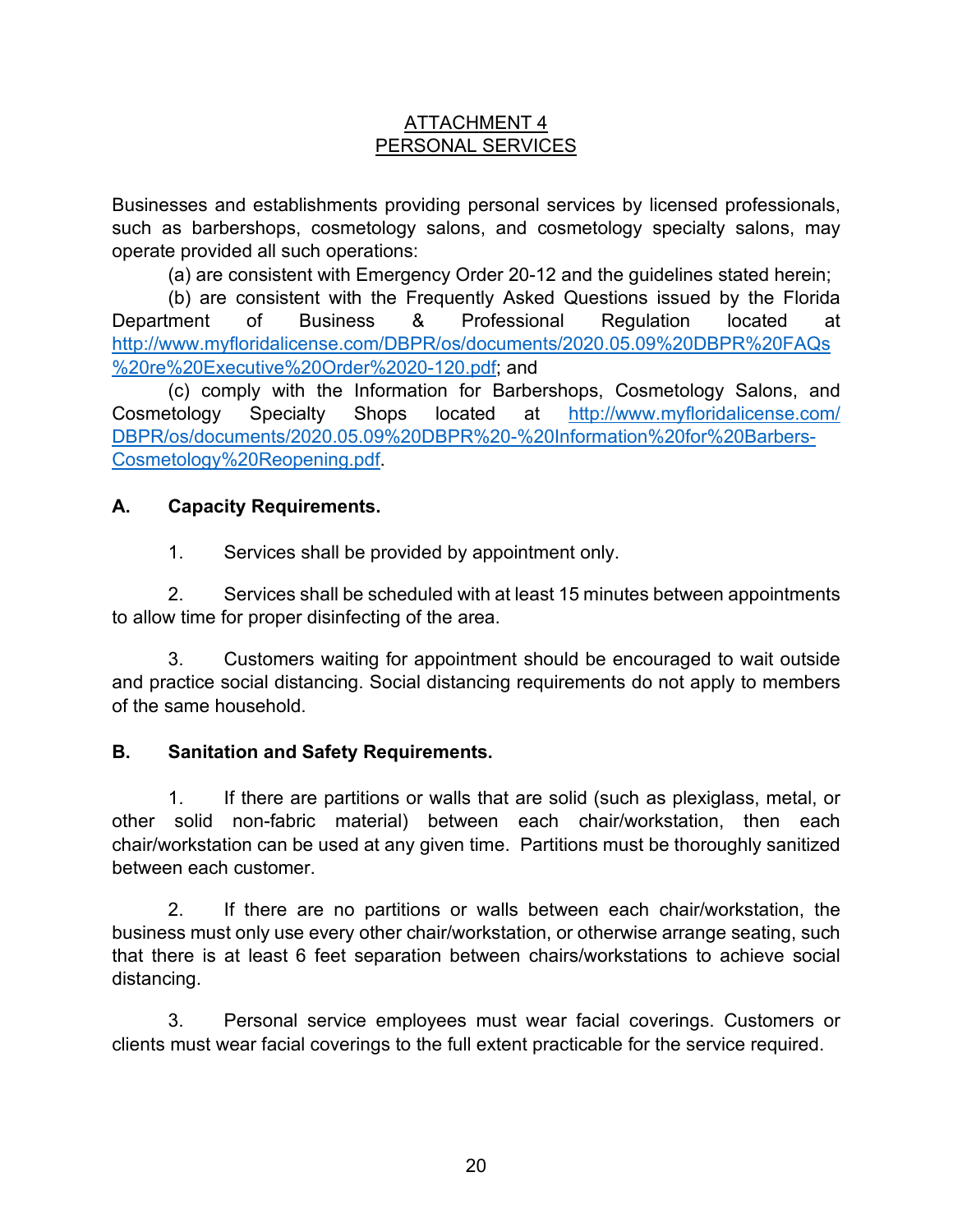4. Personal service employees must wash their hands immediately before performing a service and must wash their hands before performing a service for the next customer or client.

5. Businesses must remove all books, magazines, and any shared material for customers.

6. Ensure thorough workstation and equipment disinfection after each customer (i.e. sanitize all equipment, instruments, capes, smocks, linens, chairs and work area); alternatively, utilize single-use or disposable items.

7. Implement enhanced sanitation of commonly touched surfaces and equipment as frequently as necessary using CDC recommended sanitizers and disinfecting protocols.

8. Discard any single-use or disposable tools (e.g., files, buffers, neck strips) immediately after use on a single customer.

9. Encourage touchless payment methods where possible.

10. Hand sanitizers must be placed at the entrance, and customers must be informed that they must sanitize their hands upon entering.

11. Do not allow self-serve products (e.g., "testers"); consider limiting customer contact with retail products before purchase.

12. Daily deep cleaning and sanitation to be completed frequently for high-touch areas. Areas such as salon chairs, manicure UV machines, nail drying stations, etc. are to be cleaned after each client use.

13. Use appropriate temperatures for washers and dryers to ensure thorough sanitation of towels, linens, capes, smocks, etc.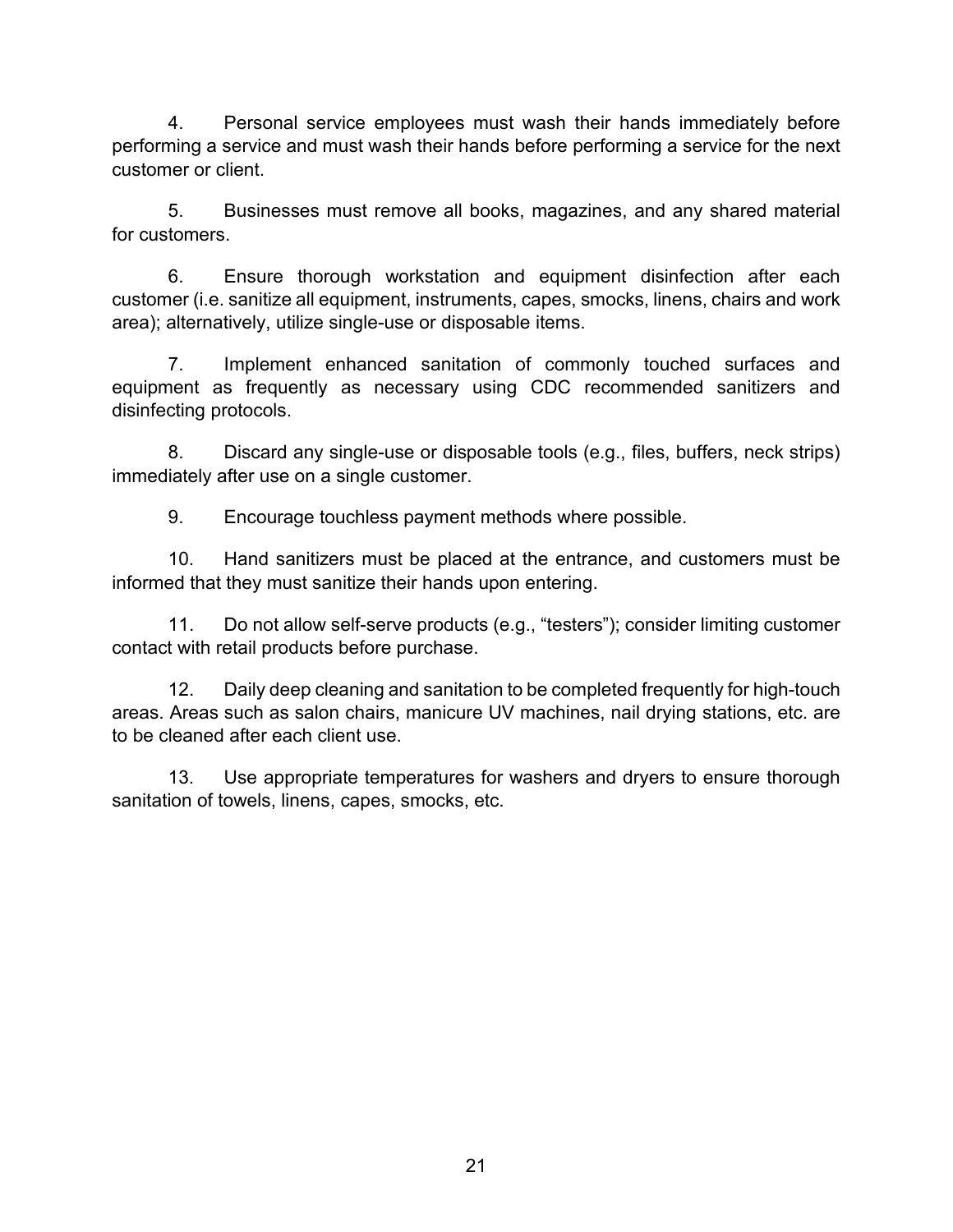## ATTACHMENT 5 MOVIE THEATERS

Only existing licensed outdoor drive-in movie theaters may operate. Indoor movie theaters shall remain closed.

## **A. Capacity Requirements.**

1. Automobiles shall be spaced at least 6 feet apart, with appropriate signage posted notifying patrons of the spacing requirement.

2. Restrooms must not exceed 50% capacity and shall be staffed by dedicated sanitation personnel at all times when open.

3. Persons shall remain in their vehicles except for the sole purpose of utilizing the restroom facility.

## **B. Sanitation and Safety Requirements.**

1. Food service areas will be closed, and food and beverage sales are prohibited.

2. Touch free payment options for entry are encouraged.

3. All staff shall use PPEs including, but not limited to, gloves and masks at all times.

4. Additional hand sanitizing stations shall be provided.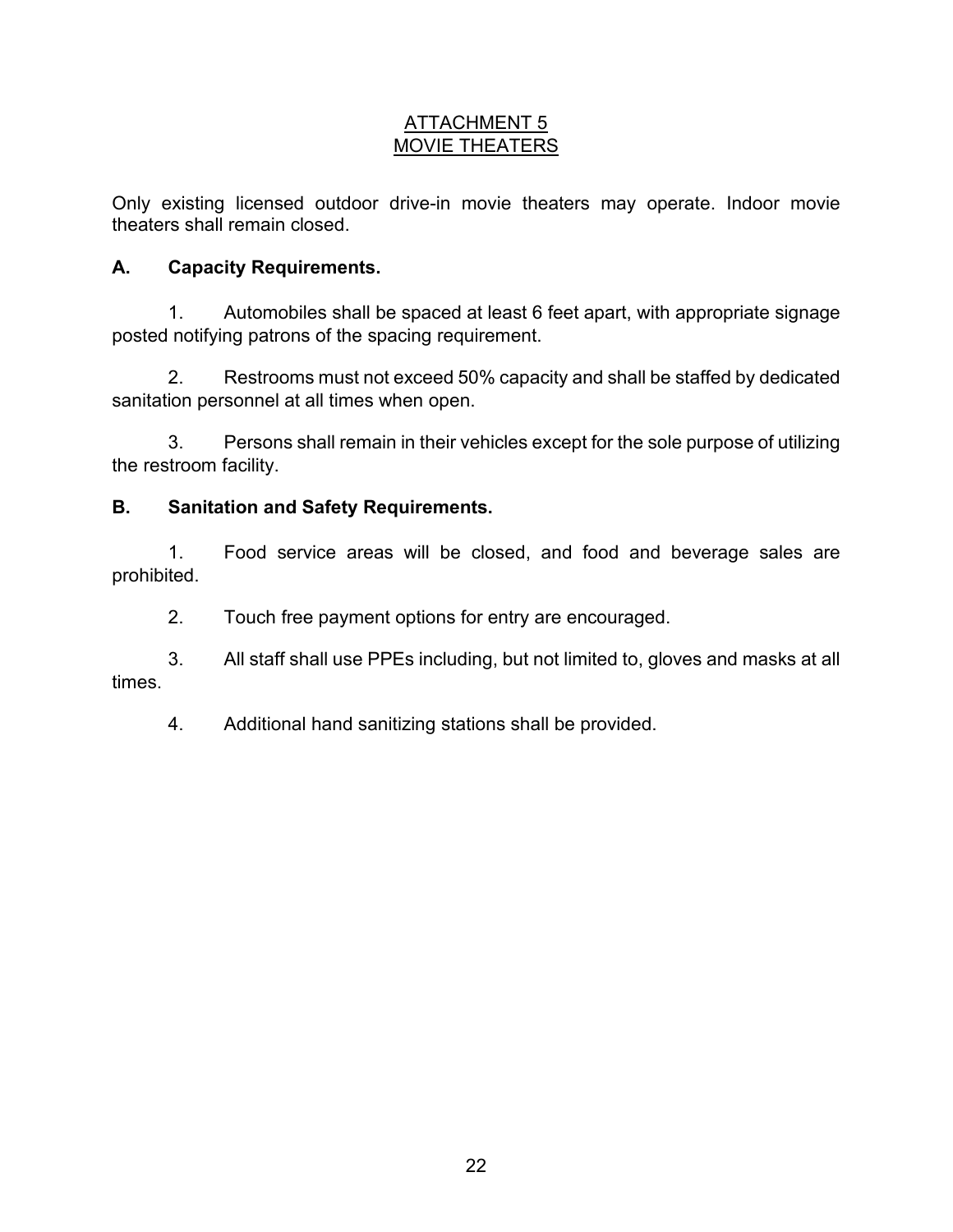### ATTACHMENT 6 COMMUNITY ROOMS, FITNESS CENTERS, AND GYMS IN HOUSING DEVELOPMENTS

No community room, fitness center, or gym is required to be opened if the housing development does not wish to do so or believes it cannot do so safely and in full compliance with the requirements of this Emergency Order; any decision by a particular housing development is also subject to any applicable internal rules or regulations of that entity.

## **A. Capacity Requirements.**

1. Maximum 50% occupancy. Social distancing requirements do not apply to members of the same household.

2. Community rooms, fitness centers, and gyms shall be limited to residents of the housing development only. No guests shall be allowed.

3. Exercise machines, equipment and tables must be rearranged and/or closed for use to ensure at least 6 feet of distance between patrons using such machines, equipment, or tables. Social distancing guidelines provided by the CDC shall be adhered to at all times.

4. No gatherings or multi-player games (e.g., mahjong, poker, etc.) are permitted in the community rooms between persons who do not reside in the same household.

### **B. Sanitation and Safety Requirements.**

1. Before reopening, the community room, fitness center, or gym (as applicable) must be thoroughly deep cleaned, disinfected, and sanitized. After opening, community rooms, fitness centers, and gyms must be deep cleaned daily.

2. Housing developments shall provide disinfecting wipes, and residents shall be required to wipe down each machine they used after each use.

3. Hand sanitizer shall be available at the facility. Patrons must be informed that they must sanitize their hands when entering the gym and prior to utilizing each piece of equipment.

### **C. Gym and Fitness Center Amenities.**

1. Hot tubs, saunas, steam rooms, and shower facilities shall remain closed.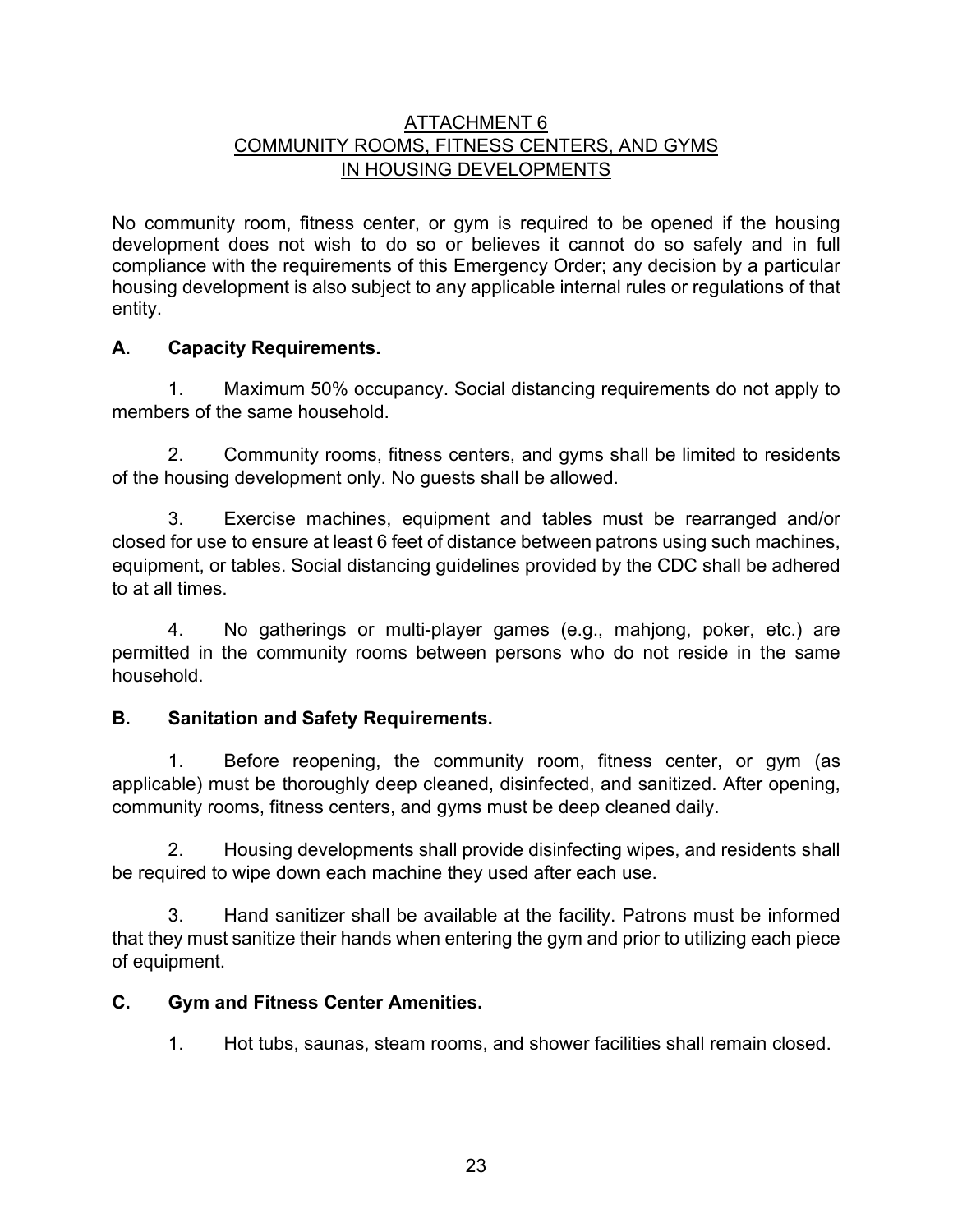### ATTACHMENT 7 **MUSEUMS**

## **A. Capacity Requirements.**

1. Operate at a capacity of no more than twenty-five percent (25%) occupancy (if an interior portion of the museum has a separate capacity restriction, then that interior portion is also subject to a limitation of not more than twenty-five percent (25%) of the maximum capacity of that interior portion). Social distancing requirements do not apply to members of the same household.

2. Determine what exhibitions and events to have or postpone based on space and group capacity management and scale in phases.

3. On-site food establishments must operate in accordance with **Attachment 2**.

4. Gift shops and other on-site retail capacity shall be limited to 50% maximum occupancy (or the maximum capacity permitted by the applicable Executive Order of the Governor, if less) and operate in accordance with **Attachment 3**.

### **B. Sanitation and Safety Requirements.**

1. Encourage advance mobile ticketing and use touchless payment options, where available, throughout the museum.

2. Offer special hours for visitors with potential health vulnerabilities, members, corporate members, and donors.

3. Reduce staff/visitor contact points and consider clear protective dividers for front-line workstations.

4. Eliminate moveable elements and other hands-on activities that may transmit germs (e.g., manipulatives and props, sensory materials, refer to the American Alliance of Museums guidelines [https://www.aam-us.org/wp](https://www.aam-us.org/wp-content/uploads/2020/04/Considerations-for-Museum-Reopenings-5.4.2020.pdf)[content/uploads/2020/04/Considerations-for-Museum-Reopenings-5.4.2020.pdf\)](https://www.aam-us.org/wp-content/uploads/2020/04/Considerations-for-Museum-Reopenings-5.4.2020.pdf).

5. Prohibit use of interactive functions or exhibits including child play areas.

6. Redesign and restrict exhibition floorplans to comply with social distancing.

7. Use floor decals to help visitors differentiate spaces and signage to regulate capacity per area.

8. Facility rentals are prohibited at this time.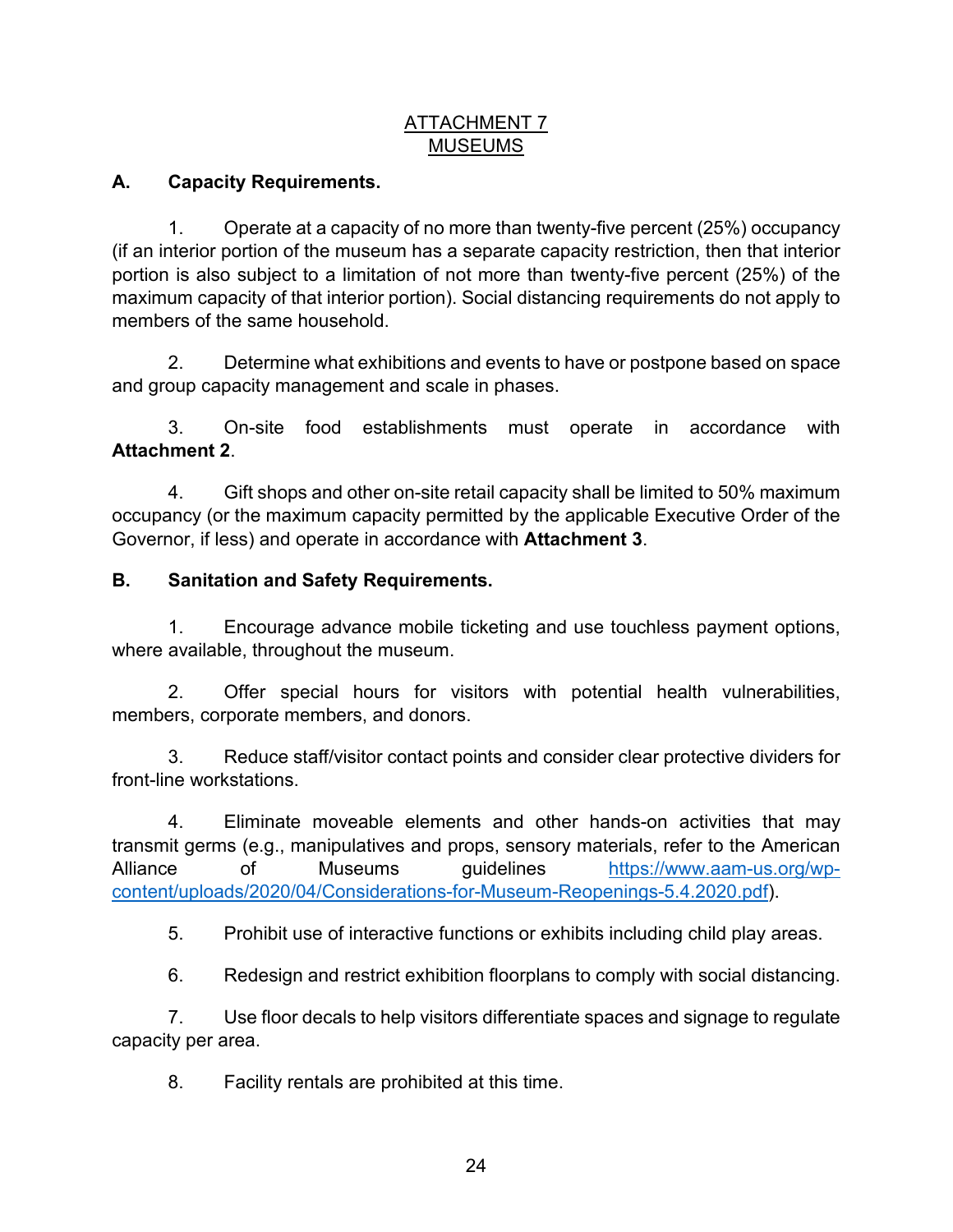#### ATTACHMENT 8 PARKS IN BROWARD COUNTY LIMITED REOPENING GUIDELINES

Except as otherwise set forth herein, all parks in Broward County, including Regional, Specialty, and Neighborhood Parks, Nature Centers, and Natural Areas (collectively "Parks in Broward County"), may be open to public access on a limited basis, subject to the limitations set forth in this Attachment 8. Hours of operation will be determined by the respective government agency that owns or manages the applicable park. The opening of private parks will be governed by the municipality where they are located, but if opened, any such private parks must operate in compliance with the minimum requirements of this Attachment 8.

Except as expressly provided below, Parks in Broward County shall be used only for passive use, such as walking, hiking, biking, jogging, personal boat launching, mountain biking, disc golf, fishing, and horseback riding, as applicable and otherwise permitted in such parks. Such activities shall be done in compliance with the guidelines set forth herein. Conducting any such activities in a way that deviates from said guidelines is prohibited.

Notwithstanding the foregoing, certain Parks in Broward County may remain closed to public access as determined appropriate by the owner or operator of that park. Tennis facilities, basketball courts, and other similar recreational amenities that are not located in Parks in Broward County may open as determined by the owner or operator of such facilities, provided the owner or operator ensures that the use thereof is in full compliance with all applicable requirements of this Attachment 8, notwithstanding that such use is not occurring in a Park in Broward County.

### **Operating Requirements**

1. Passive use does not include any use that requires use of park buildings or park equipment, except limited use of bathroom facilities open to the public is permitted.

2. No groups of more than ten (10) people shall congregate in any area of any park within Broward County, and a minimum of fifty (50) feet shall be maintained between all groups of up to 10 people. All playgrounds, campgrounds, pools, outdoor exercise equipment, and other exercise courts (except as provided below) shall remain closed to the public.

3. Use of tennis courts and pickle ball courts shall be limited to a maximum of two people on the court at any one time (i.e., singles play only), and disc golf courses limited to singles play. Basketball courts are limited to individual use (no multiplayers or pick-up games are permitted, with the exception of games such as "horse"), and social distancing must be maintained at all times. Racquetball courts are limited to a maximum of one person on the court at any one time.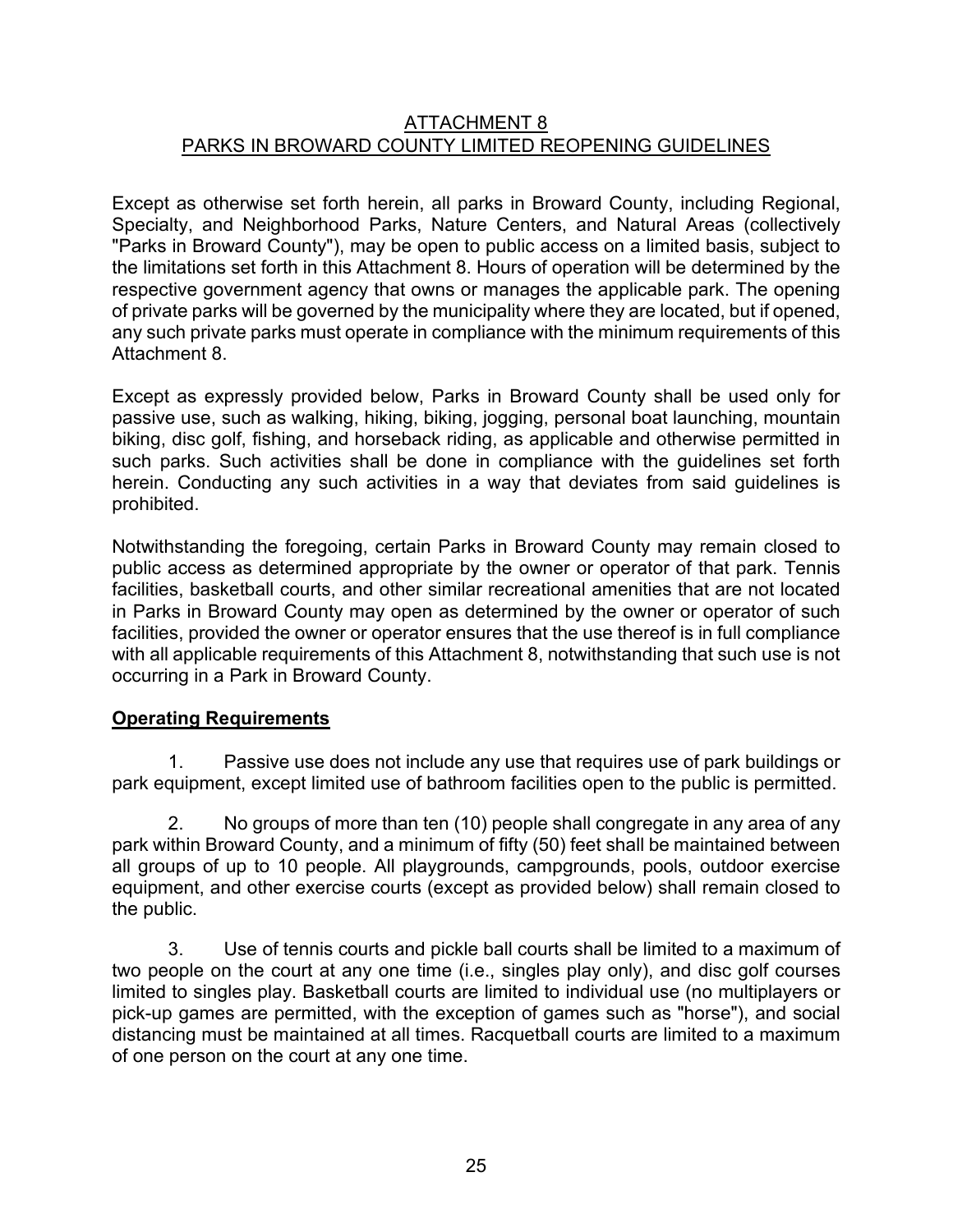4. Broward County's mountain bike trail at Markham Park will be limited to current passholders and will exclude lessons.

5. All CDC Guidelines regarding social distancing must be observed at all times by all persons using any Park in Broward County.

6. Facial coverings must be worn at all times to the extent required by applicable Broward County Emergency Orders if CDC social distancing cannot be maintained.

7. To the extent practicable, walking paths and trails shall be used only in a one-way direction to help maintain social distancing, and signage posted that appropriate social distancing of at least six (6) feet should be maintained between persons when passing.

8. Marinas, boat docks, ramps, and other launching venues in Parks in Broward County may operate consistent with **Attachment 9**.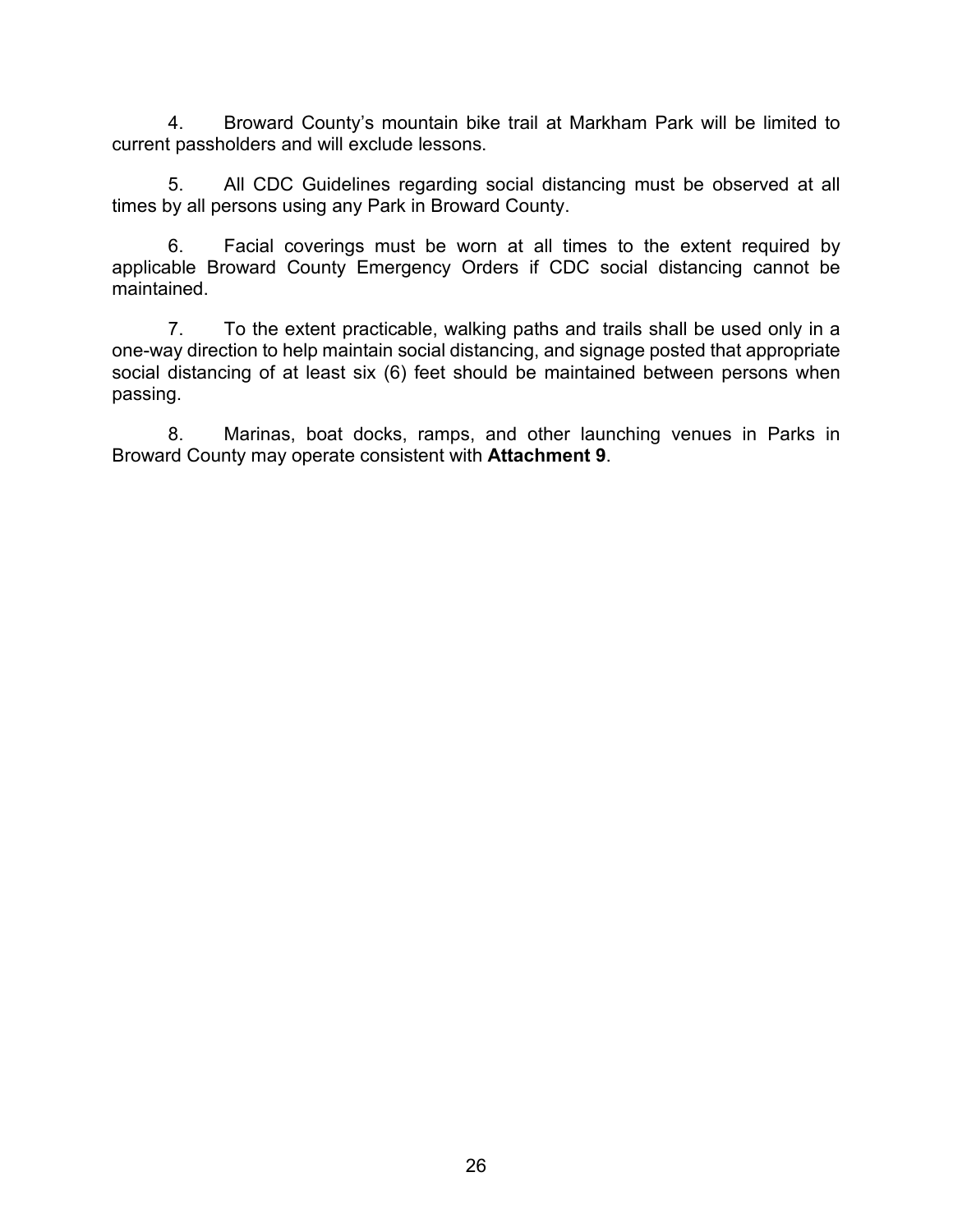#### ATTACHMENT 9 BOATING AND MARINE ACTIVITIES REQUIREMENTS

## **A. Marinas, Boat Docks, Ramps, and Other Launching Venues.**

1. Only one boat per launch ramp at a time is permitted.

2. Municipalities shall set the times during each day that boat ramps may be open. If no such times are set by the applicable municipality, then ramps may operate from  $6$  a.m.  $-7$  p.m. daily.

3. No gathering of more than 10 people is permitted at any time including during boat launch, during on-water time, and when removing the boat from the water, subject to further restrictions as provided below.

4. In accordance with CDC Guidelines, in addition to practicing social distancing, launching venue staff, as well as customers, shall utilize personal protective equipment including, but not limited to, facial coverings and gloves in connection with use of marinas, boat docks, ramps, and other launching venues, in accordance with Broward County Emergency Order 20-12.

### **B. On-Water Activity.**

1. Boats must remain at least fifty (50) feet apart at all times.

2. Rafting up of boats, which includes but is not limited to the roping or tying together of boats or vessels, is prohibited.

3. Beaching, landing, or anchoring of vessels on sandbars, islands, or open shorelines is prohibited.

- 4. Maximum Persons Based on Capacity of Boats:
	- a. Boats 25' or less: 4 adult passengers maximum (plus children 17 and under). Maximum of 6 people on the boat.
	- b. Boats 26' 36': 6 adult passengers maximum (plus children 17 and under). Maximum of 8 people on the boat.
	- c. Boats 37' 60': 8 adult passengers maximum (plus children 17 and under). Maximum of 10 people on the boat.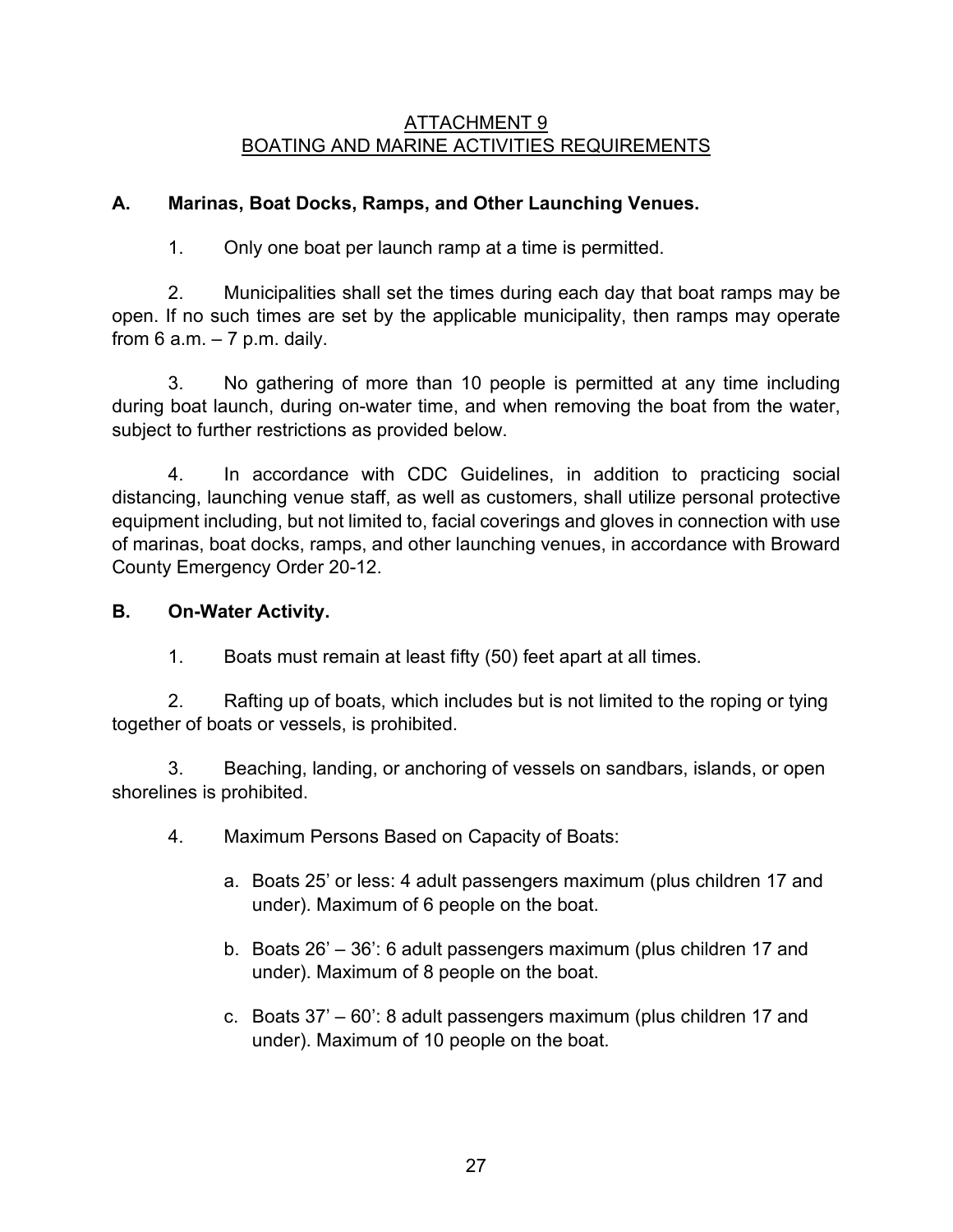d. Boats over 60': 10 passengers maximum, inclusive of adults and children, but not including crew members.

## **C. Fishing Piers and Fish Cleaning Stations.**

1. Social distancing of a minimum of ten (10) feet between persons must be maintained.

2. One person per fish cleaning station at a time. Proper cleaning and sanitation processes must always be followed.

## **D. Rental of Jet Skis, Boats, Canoes, Kayaks, and Paddle Boards.**

1. Rental of jet skis, boats, canoes, kayaks, and paddle boards may resume operations provided that CDC Guidelines, including all social distancing and sanitation guidelines, are adhered to. In addition, the following restrictions shall apply:

- a. Jet ski rental operations shall be limited to single riders only, except that multi-person use is permitted on jet skis with capacity for multiple riders if the riders all reside in the same household.
- b. Boat rentals companies shall adhere to the same guidelines applicable to all boating activities set forth in this Order, including this attachment.
- c. Canoes/kayaks/paddle boards shall be limited to single person use or twoperson use (two-person use is permitted only if all persons reside in the same household).

## **E. Charter Vessels.**

In addition to the capacity requirements in Section B, charter vessels must comply with the following:

1. Captain, crew members, and patrons must wear facial coverings on shore and on the vessel whenever social distancing requirements cannot be maintained.

2. Six-Pack vessels must be limited to no more than four (4) guests per vessel and must comply with all CDC Guidelines.

3. Drift fishing vessels must provide for and ensure social distancing, including delineating safe social distancing position by measures, including, but not limited to, installing tape or markings for patrons on seats, vessel railings, and the deck. Each person fishing shall have his or her own fishing pole(s), tackle, and other equipment. Equipment sharing or rental is prohibited.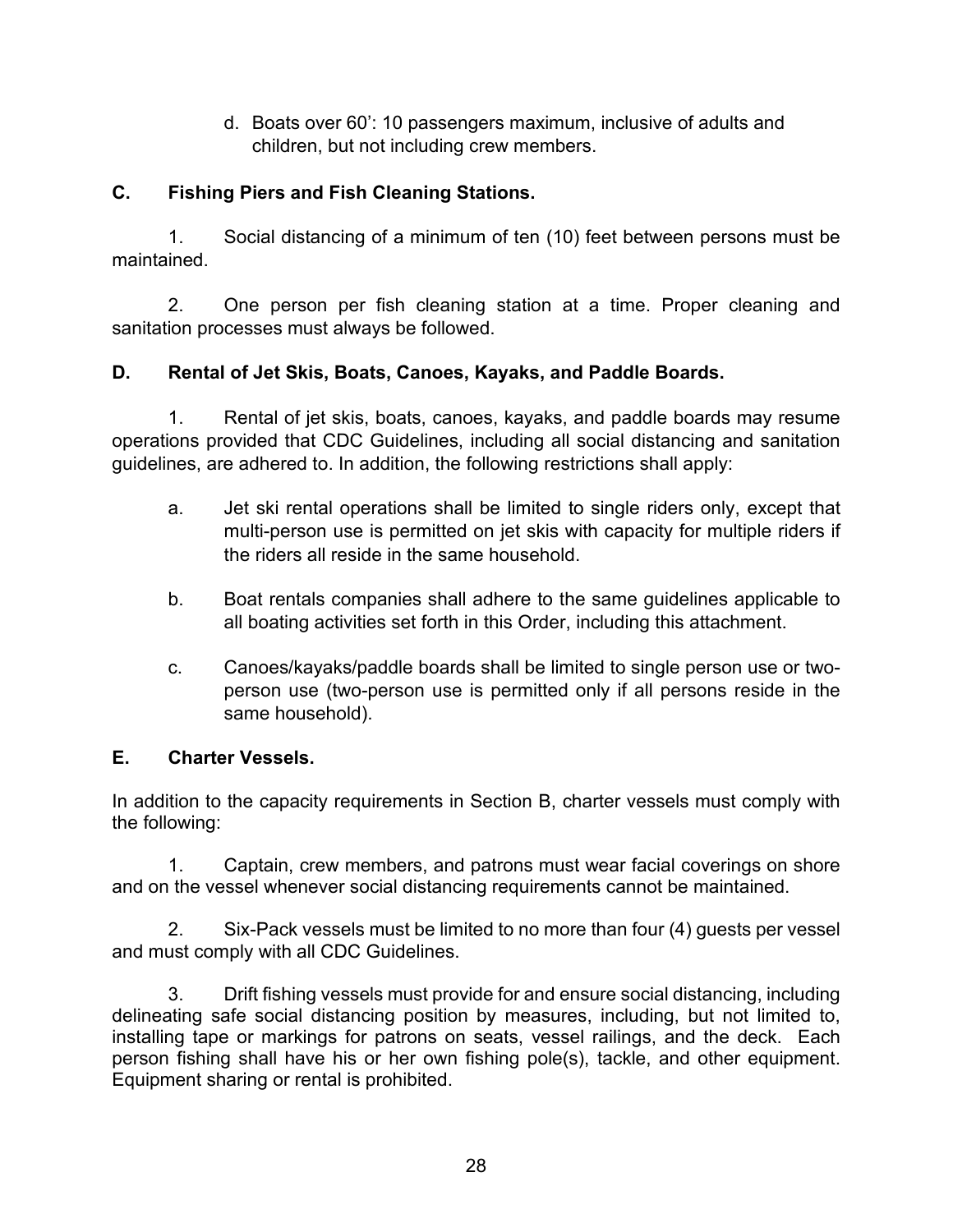4. CDC cleanliness guidelines must be posted in restrooms and/or heads. Restrooms must be sanitized and disinfected at least hourly, after each trip, and more frequently as needed. Adequate water, soap, and hand sanitizer must be provided for patrons.

5. Fish cleaning and bait table stations must be limited to one person per station at a time. Fish cleaning and bait table stations must be cleaned and disinfected between each charter.

6. If crew members are filleting, or otherwise handling, fish caught by a patron, only one person may use the fish cleaning table at a time.

## **F. Public Restrooms and Ship Stores**

1. Access to public restrooms may be available. Safe protocol in accordance with CDC Guidelines must be followed.

2. Those entering or working at ship (bait & tackle) stores must maintain social distancing and wear a facial covering, in accordance with Broward County Emergency Order 20-12.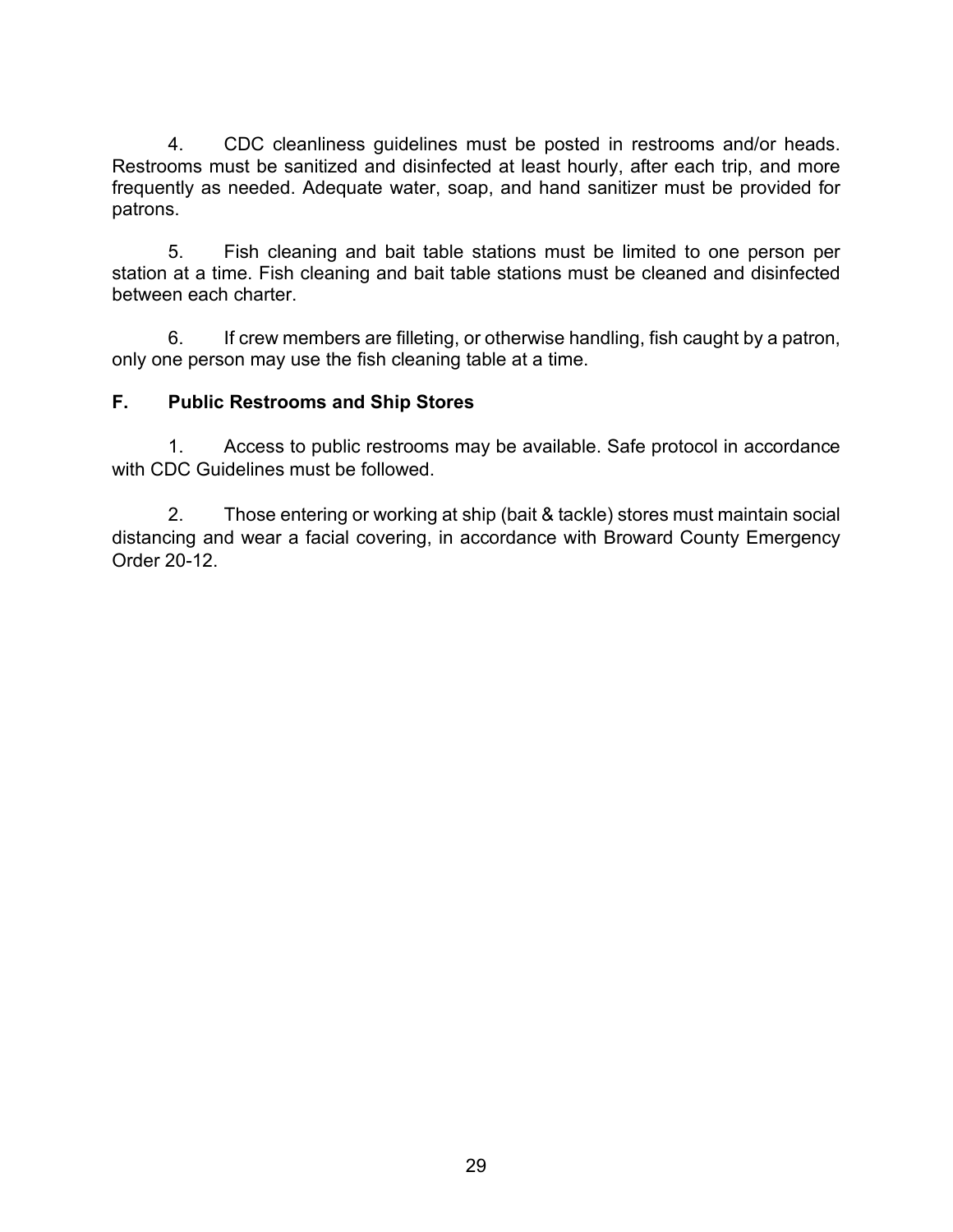#### ATTACHMENT 10 GOLF COURSE LIMITED REOPENING REQUIREMENTS

## **A. On-Course Facility**

1. Players will be responsible for bringing their golf equipment to a designated area. No clubs or other equipment will be transported by golf course staff, unless required by the ADA.

2. Designated signage must be placed outside the pro shop and clubhouse outlining the required social distancing guidelines and facial covering guidelines. All clubhouse facilities other than restrooms shall remain closed.

3. Designated signage must be placed on carts and around the clubhouse with the phone number to call for food orders and an explanation of how to pay.

4. All CDC Guidelines must be followed, including not exceeding any gathering limits as established by local or state authorities.

5. No indoor events will be conducted.

6. Pro shops may operate consistent with **Attachment 3** of this Emergency Order. Staff must wear face coverings when interacting with the public, in accordance with Broward County Emergency Order 20-12.

7. No locker room usage and no bag storage usage shall be permitted.

8. Hand sanitizer and/or disinfectant wipes shall be provided in all bathrooms and payment areas.

9. Bathrooms must have disinfectant wipes for golfers to wipe down everything they touched before exiting.

10. Golf courses must encourage only one person in each bathroom at any time.

11. Each rental cart and any rental equipment must be cleaned and disinfected prior to each player's use by facility staff, and disinfectant wipes must be provided to each cart user prior to their rental.

12. All sand containers, scorecards, pencils, tees, towels, coolers, and other shared materials must be removed from golf carts after each use.

13. All bathrooms and touch-point areas must be disinfected regularly.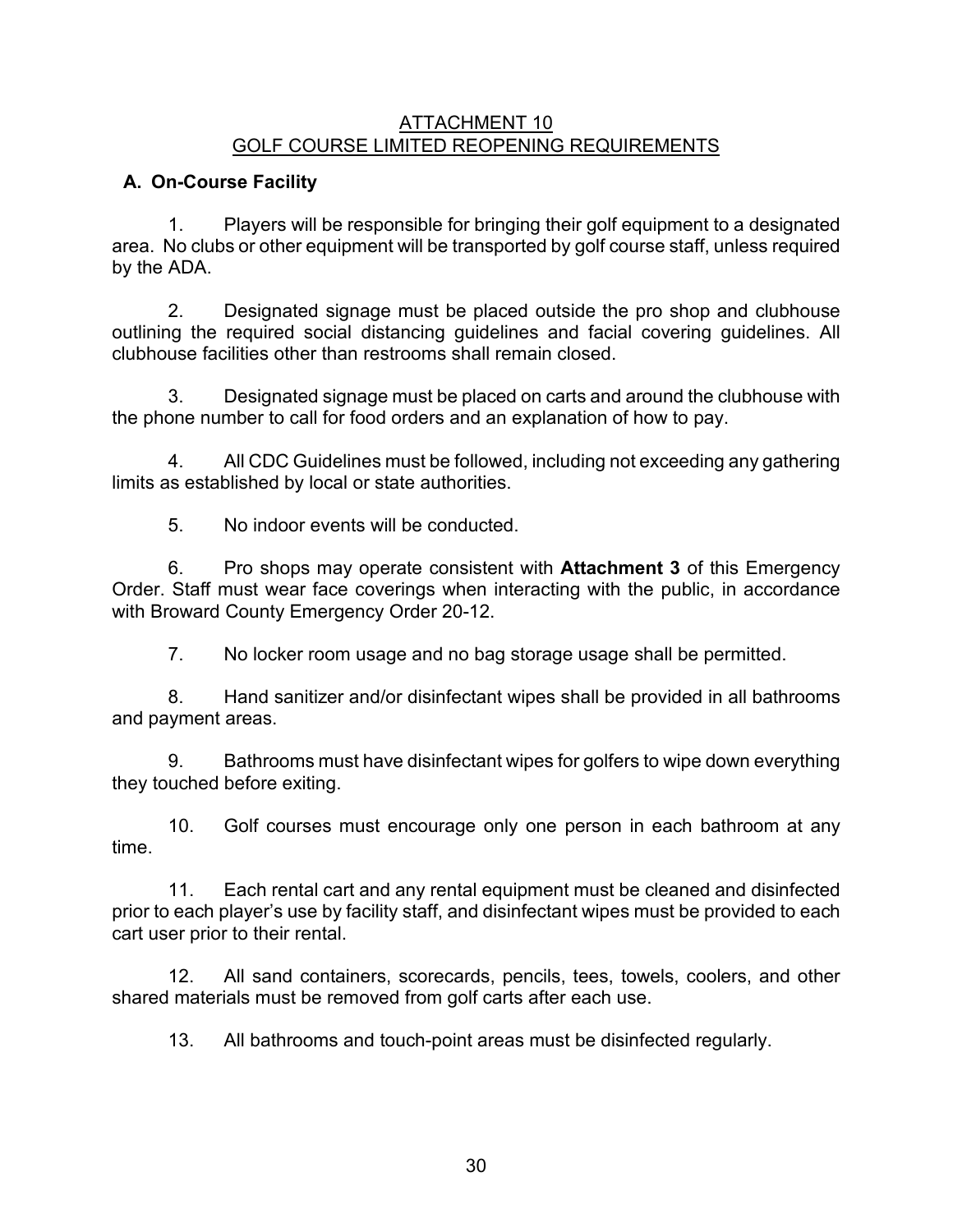14. Driving range hitting areas must be spaced so that all golfers are at least ten (10) feet apart.

15. Scorecard, pencils, and tees must only be issued to individuals when requested from the starter, and must be properly discarded after use.

## **B. Golf Course Preparation**

1. Cup Modifications: A noodle or other blocking mechanism must be used to fill the hole, or the cup must be raised an inch above ground to prevent the ball from going in the hole to prevent flagpole touching. Alternatively, an E-Z lift touchless golf ball retrieval system or similar touchless system may be used.

2. Rakes in all bunkers must be removed.

3. All water stations must be removed or locked down.

4. All ball wash units must be removed or locked down.

5. All practice facility bag stands, chairs, and PVC pipes for picking up balls must be removed.

6. All range balls must be cleaned with water and soap after every pick-up prior to making them available for use by the next golfer.

## **C. Playing**

1. Players must not touch or remove the flagstick from the cups at any time (any putts that hit the cup or noodle will be considered holed).

2. All players must stay at least six (6) feet apart at all times, and a course ranger or other staff member must monitor player compliance on the course.

3. There must be no more than one player per cart, unless they reside in the same household.

4. Walkers must adhere to social distancing requirements.

5. All golfers must leave the golf course immediately after playing to eliminate congestion and must avoid gathering on the property or in the parking lot.

## **D. Food and Beverage**

1. Restaurants can operate consistent with **Attachment 2** of this Emergency Order.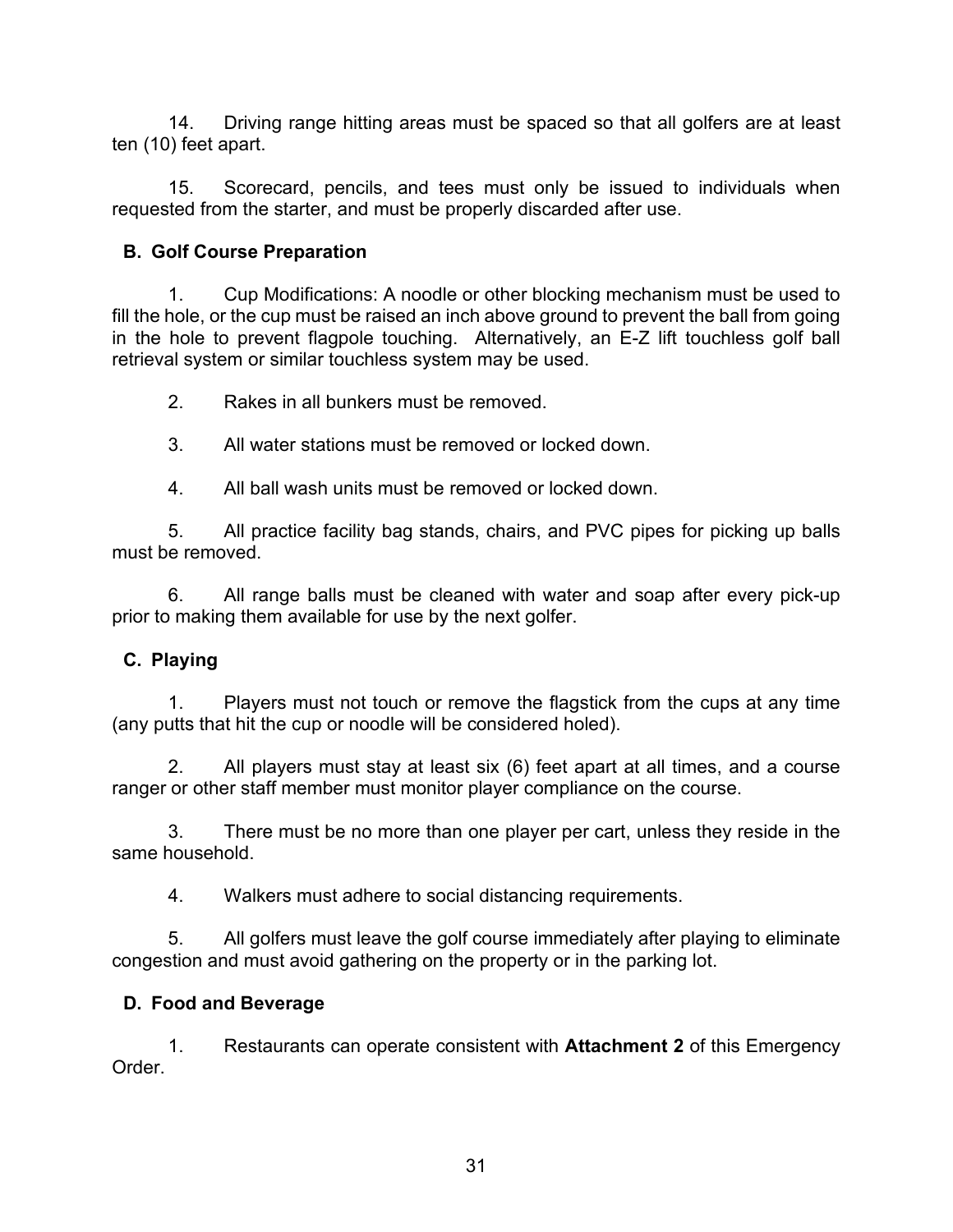2. Beverage Carts on the Golf Course: Beverage cart staff must wear facial coverings and gloves during in-person interactions with the public. Signage must be placed on beverage carts stating that players are not allowed to touch anything on the beverage cart. Only a cart attendant may distribute items from the cart. The beverage cart attendant must comply with social distancing requirements, as much as possible.

3. Players must be encouraged to pay with a credit card, and cart attendants must wipe down the credit card machine after each use.

## **E. Golf Course Staff**

1. Staff must be trained on proper hygiene, sanitation, and food handling. COVID-19 prevention and control procedures must be emphasized during training.

2. Facial coverings and gloves shall be worn during in-person interactions with the public, in accordance with Broward County Emergency Order 20-12.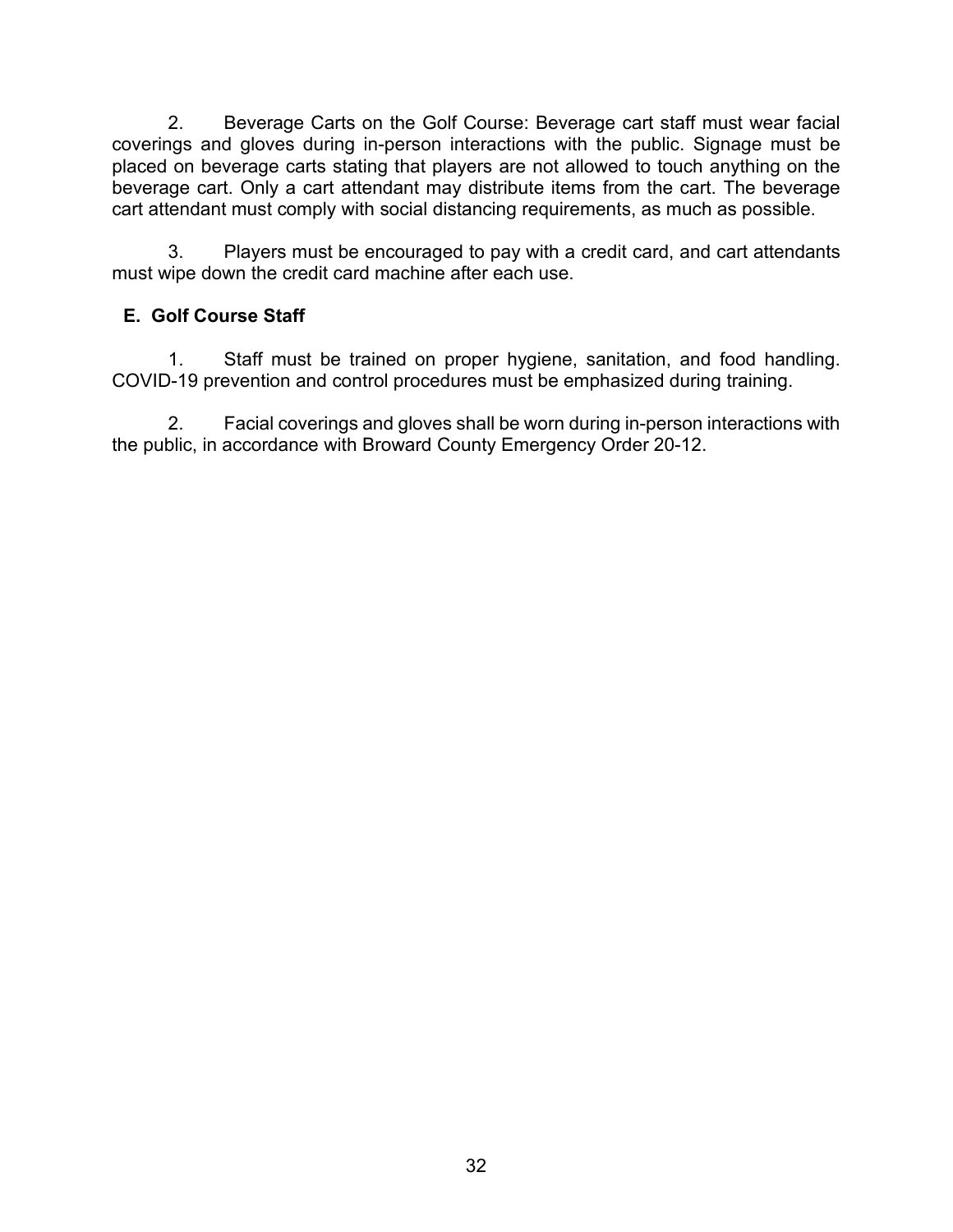#### ATTACHMENT 11 POOL DECKS, POOLS, AND OTHER RESIDENTIAL RECREATIONAL AMENITIES IN HOUSING DEVELOPMENTS

Pool decks or pools in multifamily housing developments, condominium developments, condominium hotels, or single-family homeowner associations (collectively, "housing developments") may operate, subject to the following requirements:

- 1. Such pools and pool decks are used only by current residents of the housing development;
- 2. Six (6) foot social distancing CDC guidelines are adhered to;
- 3. Pool deck and pool occupancy are limited to no greater than 50% capacity; and
- 4. Either:
	- a. the use of the pool deck and pool are supervised by a sufficient number of employees or other person(s) designated by the housing development during the hours in which they are used to ensure compliance with the requirements of this section, and employees or other designees of the housing development sanitize the facility's pool chairs, railings, gates, tables, showers, and other equipment at the pool and pool deck on a regular basis; or
	- b. all furnishings are removed from the pool deck.

Except as otherwise expressly allowed by any applicable Broward County Emergency Order, any use of these pool decks or pool areas that deviate from the CDC Guidelines or these requirements remain prohibited.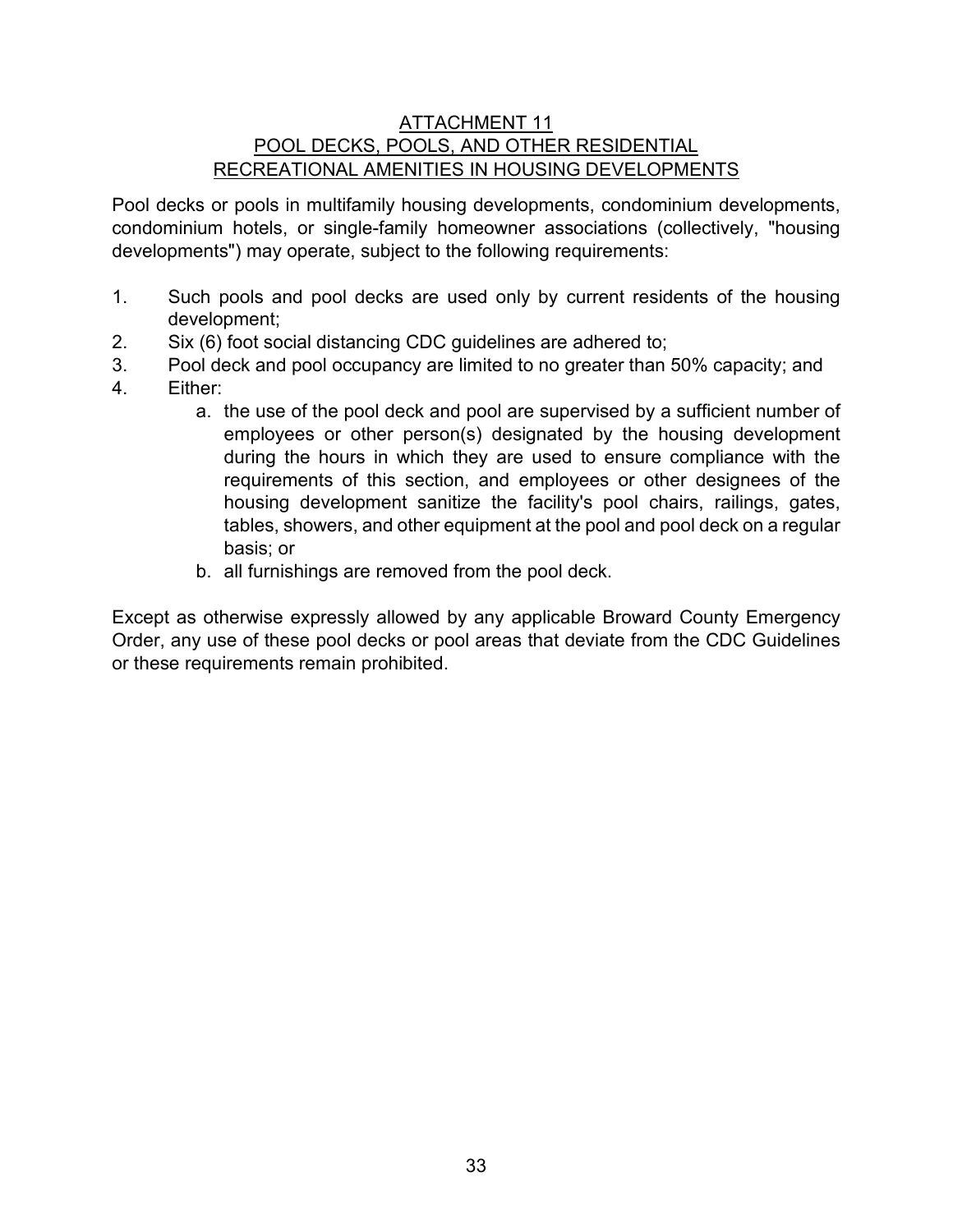### ATTACHMENT 12 PUBLIC COMMUNITY POOLS AND PRIVATE CLUB POOLS

Pools and pool decks located within private clubs (such as YMCAs, yacht clubs, etc.), and including county or municipal pools, but excluding pools that are part of a commercial fitness facility, may operate as follows:

# **A. Capacity Requirements.**

1. All seating and tables around any pool shall be set up with social distancing of at least 6 feet between groups at their closest point. Social distancing requirements do not apply to members of the same household.

2. Pool and pool deck occupancy is limited to no greater than 50% maximum occupancy.

3. No groups larger than 10 people.

4. The use of the pool and pool deck are to be supervised by a sufficient number of employees or other person(s) designated by the operator of the facility to ensure compliance with the requirements of this attachment, and either (i) employees or other designees of the establishment shall sanitize the facility's chairs, railings, gates, tables, showers, and other equipment, or (ii) all furnishings must be removed from the pool deck.

5. Private club pools are limited to use by their members only. No guests shall be allowed.

## **B. Sanitation and Safety Requirements.**

1. Employees or other designees of the operator of the facility shall supervise the pool during operating hours to ensure compliance with this attachment and shall also ensure the facility's pool chairs, railings, gates, tables, showers, and other pool and pool deck equipment are sanitized on a regular basis and, at a minimum, between users.

2. The pools and operation thereof shall meet the standards set by the CDC <https://www.cdc.gov/healthywater/swimming/index.html> and Florida Administrative Code § 64E-9.004 for disinfectant protocol.

3. Employees working in pool houses, locker rooms, or in similar areas in close proximity to pools or pool decks shall wear facial coverings during in-person interactions with the public in accordance with Broward County Emergency Order 20-12.